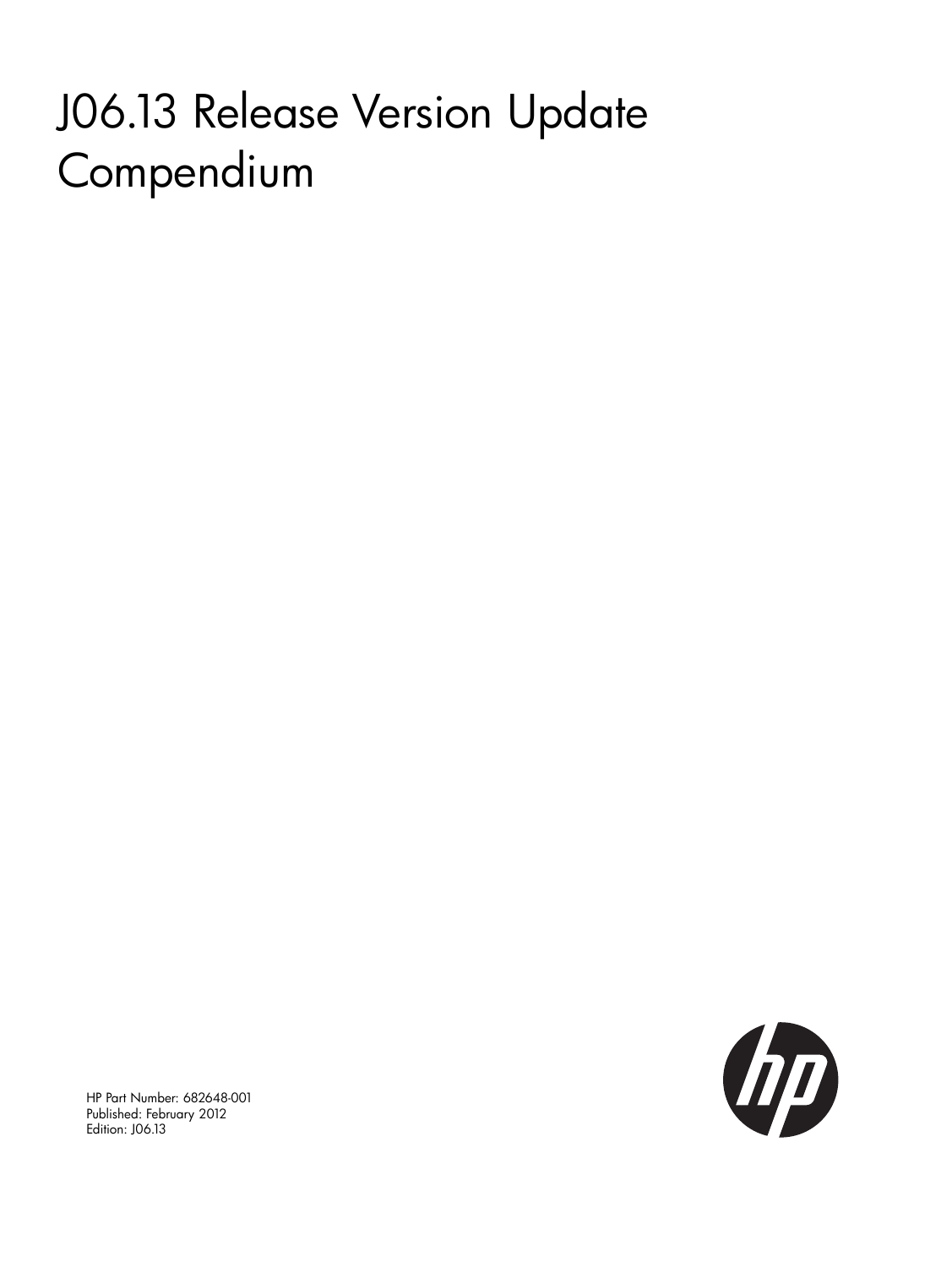© Copyright 2012 Hewlett-Packard Development Company, L.P.

#### Legal Notice

Confidential computer software. Valid license from HP required for possession, use or copying. Consistent with FAR 12.211 and 12.212, Commercial Computer Software, Computer Software Documentation, and Technical Data for Commercial Items are licensed to the U.S. Government under vendor's standard commercial license.

The information contained herein is subject to change without notice. The only warranties for HP products and services are set forth in the express warranty statements accompanying such products and services. Nothing herein should be construed as constituting an additional warranty. HP shall not be liable for technical or editorial errors or omissions contained herein.

Export of the information contained in this publication may require authorization from the U.S. Department of Commerce.

Microsoft, Windows, and Windows NT are U.S. registered trademarks of Microsoft Corporation.

Intel, Pentium, and Celeron are trademarks or registered trademarks of Intel Corporation or its subsidiaries in the United States and other countries.

Java is a registered trademark of Oracle and/or its affiliates.

Motif, OSF/1, UNIX, X/Open, and the "X" device are registered trademarks, and IT DialTone and The Open Group are trademarks of The Open Group in the U.S. and other countries.

Open Software Foundation, OSF, the OSF logo, OSF/1, OSF/Motif, and Motif are trademarks of the Open Software Foundation, Inc.

OSF MAKES NO WARRANTY OF ANY KIND WITH REGARD TO THE OSF MATERIAL PROVIDED HEREIN, INCLUDING, BUT NOT LIMITED TO, THE IMPLIED WARRANTIES OF MERCHANTABILITY AND FITNESS FOR A PARTICULAR PURPOSE.

OSF shall not be liable for errors contained herein or for incidental consequential damages in connection with the furnishing, performance, or use of this material.

© 1990, 1991, 1992, 1993 Open Software Foundation, Inc. The OSF documentation and the OSF software to which it relates are derived in part from materials supplied by the following:

© 1987, 1988, 1989 Carnegie-Mellon University. © 1989, 1990, 1991 Digital Equipment Corporation. © 1985, 1988, 1989, 1990 Encore Computer Corporation. © 1988 Free Software Foundation, Inc. © 1987, 1988, 1989, 1990, 1991 Hewlett-Packard Company. © 1985, 1987, 1988, 1989, 1990, 1991, 1992 International Business Machines Corporation. © 1988, 1989 Massachusetts Institute of Technology. © 1988, 1989, 1990 Mentat Inc. © 1988 Microsoft Corporation. © 1987, 1988, 1989, 1990, 1991, 1992 SecureWare, Inc. © 1990, 1991 Siemens Nixdorf Informationssysteme AG. © 1986, 1989, 1996, 1997 Sun Microsystems, Inc. © 1989, 1990, 1991 Transarc Corporation.

OSF software and documentation are based in part on the Fourth Berkeley Software Distribution under license from The Regents of the University of California. OSF acknowledges the following individuals and institutions for their role in its development: Kenneth C.R.C. Arnold, Gregory S. Couch, Conrad C. Huang, Ed James, Symmetric Computer Systems, Robert Elz. © 1980, 1981, 1982, 1983, 1985, 1986, 1987, 1988, 1989 Regents of the University of California.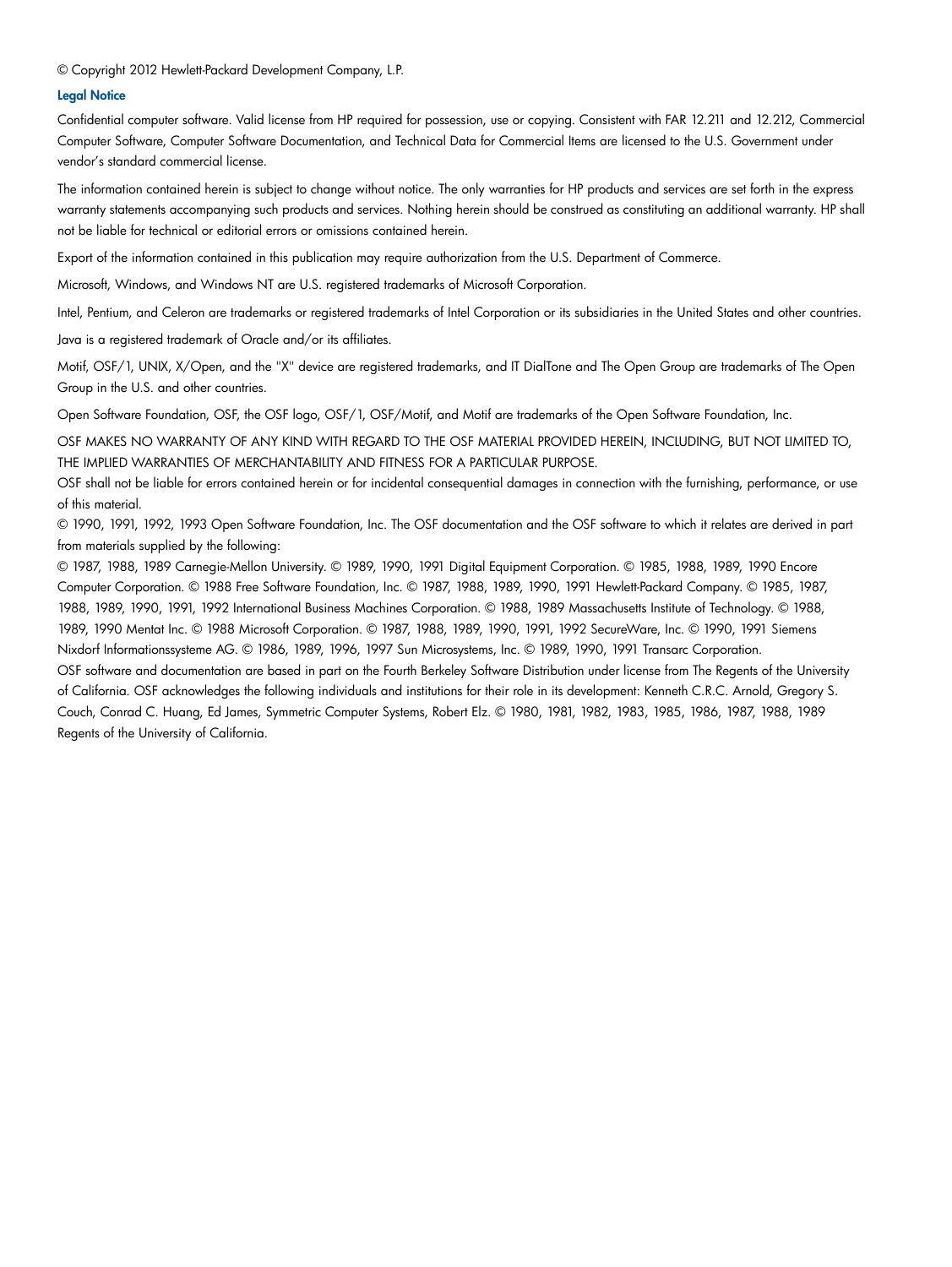## Contents

| T |                                                                                 |  |
|---|---------------------------------------------------------------------------------|--|
|   |                                                                                 |  |
|   |                                                                                 |  |
|   |                                                                                 |  |
|   |                                                                                 |  |
|   | New TACL Parameter Allows You to Bind a Portmapper Process to a Single Subnet 9 |  |
|   |                                                                                 |  |
|   |                                                                                 |  |
|   |                                                                                 |  |
|   |                                                                                 |  |
|   |                                                                                 |  |
|   | New Is Utility Flag Displays Additional Information About Guardian Disk Files10 |  |
|   |                                                                                 |  |
|   |                                                                                 |  |
|   |                                                                                 |  |
|   |                                                                                 |  |
|   |                                                                                 |  |
|   |                                                                                 |  |
|   |                                                                                 |  |
|   |                                                                                 |  |
|   |                                                                                 |  |
|   |                                                                                 |  |
|   |                                                                                 |  |
|   |                                                                                 |  |
|   |                                                                                 |  |
|   |                                                                                 |  |
|   |                                                                                 |  |
|   |                                                                                 |  |
|   |                                                                                 |  |
|   |                                                                                 |  |
|   |                                                                                 |  |
|   |                                                                                 |  |
|   |                                                                                 |  |
|   |                                                                                 |  |
|   |                                                                                 |  |
|   |                                                                                 |  |
|   |                                                                                 |  |
|   |                                                                                 |  |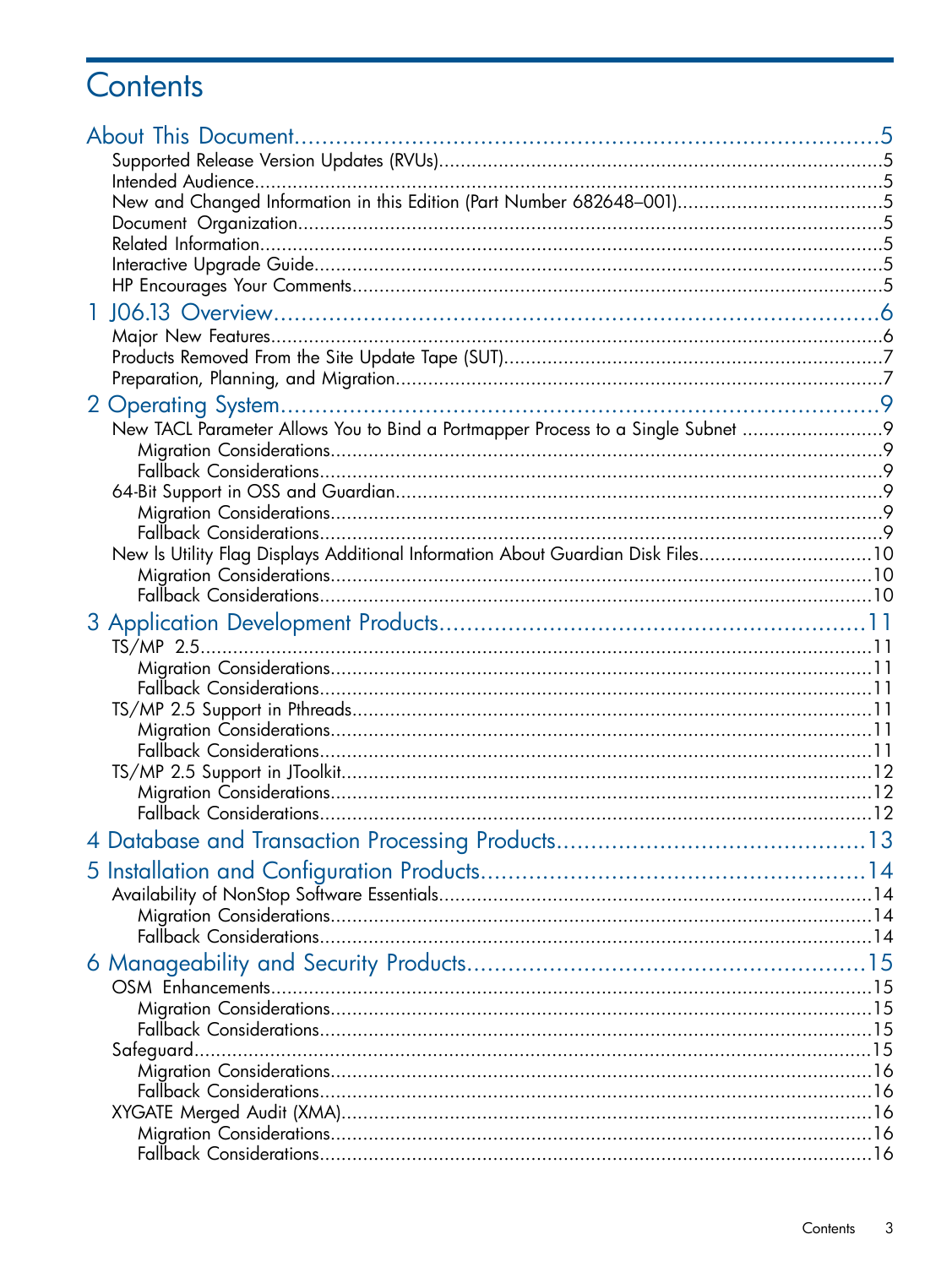| New NonStop BladeSystem Memory Option Available for the NB54000c and MN54000c-cg |  |
|----------------------------------------------------------------------------------|--|
| Platforms.                                                                       |  |
|                                                                                  |  |
|                                                                                  |  |
|                                                                                  |  |
|                                                                                  |  |
|                                                                                  |  |
|                                                                                  |  |
|                                                                                  |  |
|                                                                                  |  |
|                                                                                  |  |
|                                                                                  |  |
| ExpressNotice                                                                    |  |
|                                                                                  |  |
|                                                                                  |  |
|                                                                                  |  |
|                                                                                  |  |
|                                                                                  |  |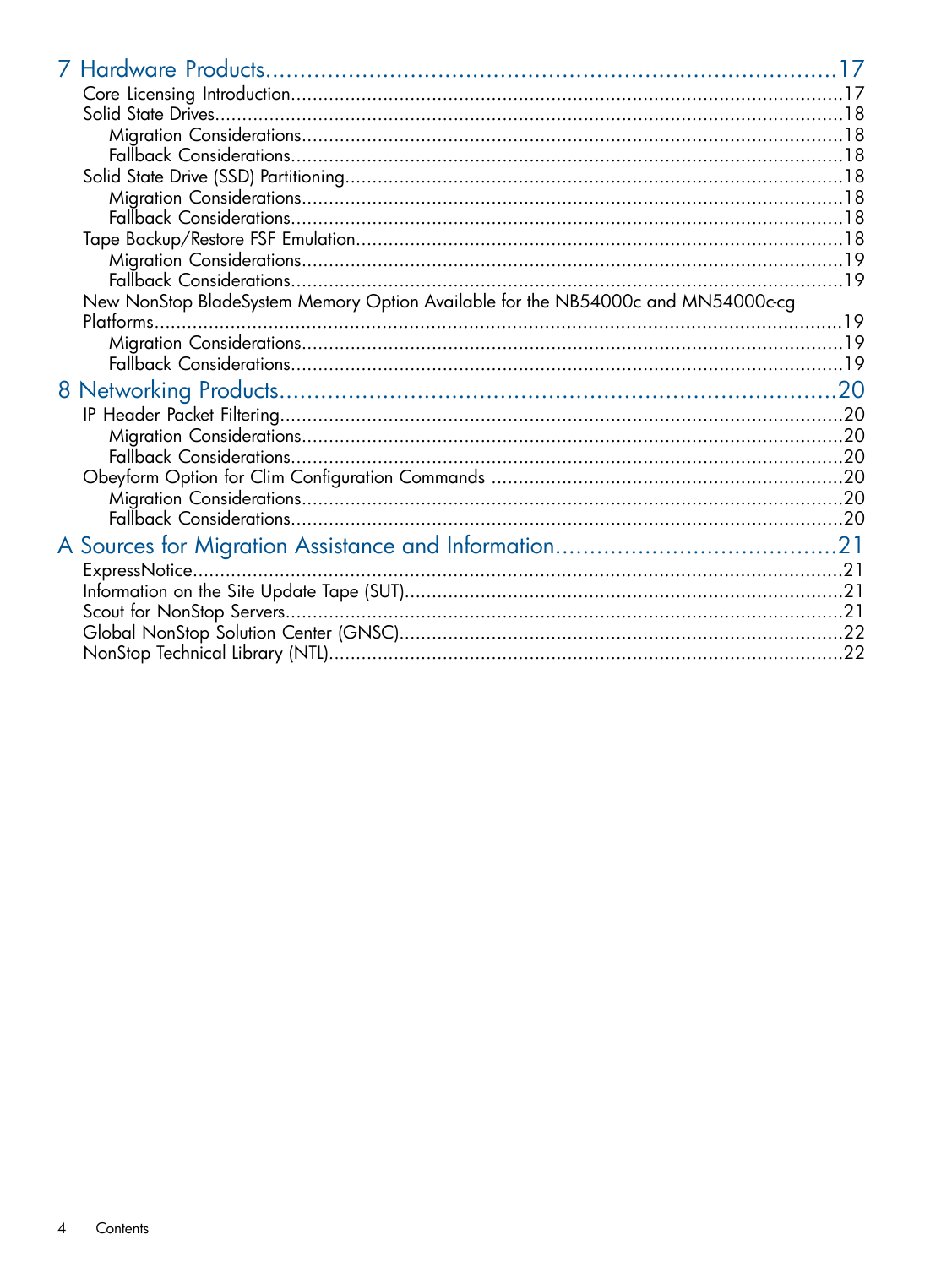## <span id="page-4-0"></span>About This Document

<span id="page-4-1"></span>This compendium provides categorized information about new features, migration issues, and fallback considerations for J06.13. It also includes references and sources for migration planning.

### Supported Release Version Updates (RVUs)

<span id="page-4-2"></span>This manual supports the J06.13 RVU only.

#### Intended Audience

<span id="page-4-3"></span>This compendium is written for system managers or anyone who needs to understand how migrating to J06.13 affects installation, configuration, operations, system management, maintenance, applications, networks, and databases.

### New and Changed Information in this Edition (Part Number 682648–001)

<span id="page-4-4"></span>This is a new manual.

### Document Organization

| Chapter                                                                                                                                                                                                                                                                                                                                            | <b>Description</b>                                                                                                                                     |
|----------------------------------------------------------------------------------------------------------------------------------------------------------------------------------------------------------------------------------------------------------------------------------------------------------------------------------------------------|--------------------------------------------------------------------------------------------------------------------------------------------------------|
| Chapter 1: J06.13 Overview                                                                                                                                                                                                                                                                                                                         | An overview listing the products that have major changes                                                                                               |
| <b>Chapter 2: Operating System</b><br><b>Chapter 3: Application Development Products</b><br><b>Chapter 4: Database and Transaction Processing Products</b><br>Chapter 5: Installation and Configuration Products<br>Chapter 6: Manageability and Security Products<br><b>Chapter 7: Hardware Products</b><br><b>Chapter 8: Networking Products</b> | Categorized product information that summarizes:<br>New features<br>۰<br>• Migration issues (if available)<br>• Fallback considerations (if available) |

<span id="page-4-6"></span><span id="page-4-5"></span>Appendix A: Sources for Migration [Assistance](#page-20-0) and **References and sources for migration planning** [Information](#page-20-0)

#### Related Information

For a list of RVU and migration manuals, see ["NonStop](#page-21-1) Technical Library (NTL)" (page 22).

### Interactive Upgrade Guide

<span id="page-4-7"></span>The Interactive Upgrade Guide 2 is a browser-based tool that is accessed through Software Depot. This guide provides customized migration planning information and highlights new features. The guide provides information for migrating from a previous G-series, H-series, or J-series RVU to the current RVU.

### HP Encourages Your Comments

HP encourages your comments concerning this document. We are committed to providing documentation that meets your needs. Send any errors found, suggestions for improvement, or compliments to **[docsfeedback@hp.com](mailto:docsfeedback@hp.com)**.

Include the document title, part number, and any comment, error found, or suggestion for improvement you have concerning this document.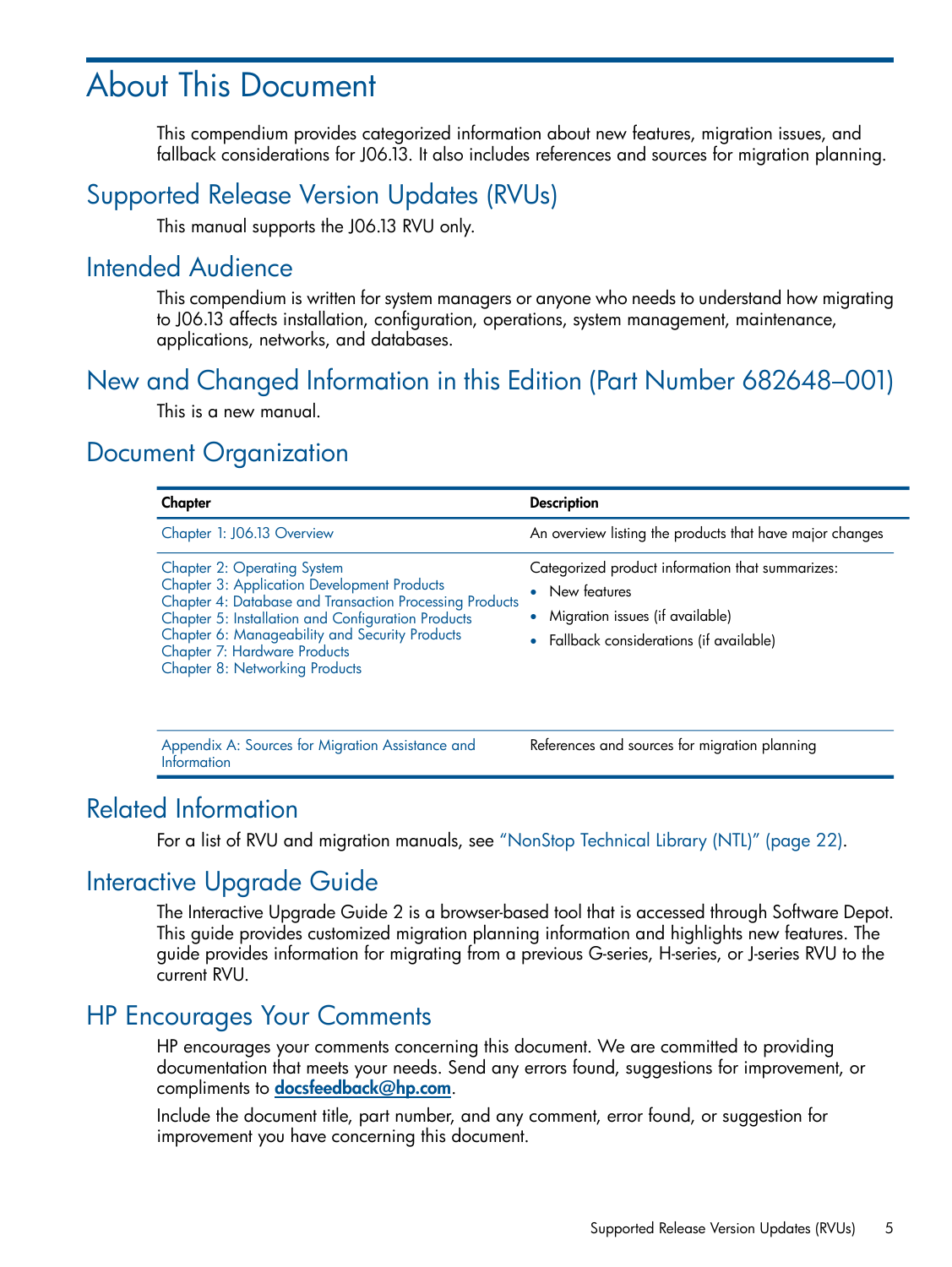## <span id="page-5-0"></span>1 J06.13 Overview

<span id="page-5-1"></span>This chapter provides an overview of the J06.13 RVU.

### Major New Features

[Table](#page-5-2) 1 summarizes the main changes in J06.13. For descriptions of new features, see the appropriate chapters.

#### <span id="page-5-2"></span>Table 1 Summary of the J06.13 RVU

| <b>Sections and Categories</b>                               | <b>Major New Features</b>                                                                      | <b>Migration Alerts</b> | <b>Fallback Alerts</b> |
|--------------------------------------------------------------|------------------------------------------------------------------------------------------------|-------------------------|------------------------|
| <b>Chapter 2: Operating</b><br>System                        | • "New TACL Parameter Allows You to Bind a<br>Portmapper Process to a Single Subnet " (page 9) |                         |                        |
|                                                              | • "64-Bit Support in OSS and Guardian" (page 9)                                                |                         | X                      |
|                                                              | • "New Is Utility Flag Displays Additional<br>Information About Guardian Disk Files" (page 10) |                         |                        |
| <b>Chapter 3: Application</b><br><b>Development Products</b> | • $T S/MP 2.5''$ (page 11)                                                                     | X                       | X                      |
|                                                              | • "TS/MP 2.5 Support in Pthreads" (page 11)                                                    | X                       | X                      |
|                                                              | • "TS/MP 2.5 Support in JToolkit" (page 12)                                                    | X                       | X                      |
| <b>Transaction Processing</b><br><b>Products</b>             | Chapter 4: Database and No new features in the J06.13 RVU                                      |                         |                        |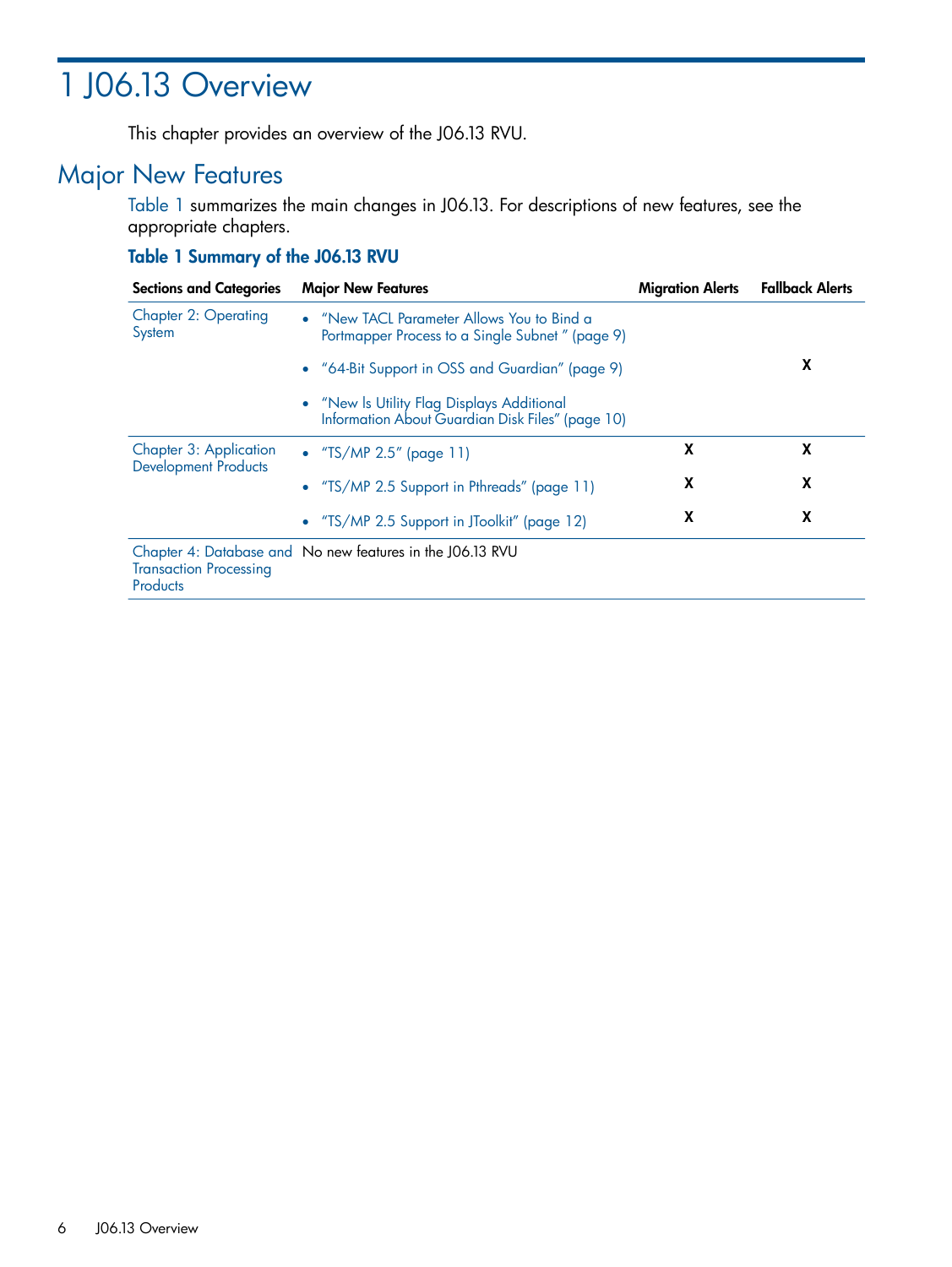#### Table 1 Summary of the J06.13 RVU *(continued)*

| <b>Sections and Categories</b>                                 | <b>Major New Features</b>                                                                                    | <b>Migration Alerts</b> | <b>Fallback Alerts</b> |
|----------------------------------------------------------------|--------------------------------------------------------------------------------------------------------------|-------------------------|------------------------|
| Chapter 5: Installation and .<br><b>Configuration Products</b> | "Availability of NonStop Software Essentials"<br>(page 14)                                                   | X                       |                        |
| Chapter 6: Manageability<br>and Security Products              | "OSM Enhancements" (page 15)<br>$\bullet$                                                                    |                         |                        |
|                                                                | • "Safeguard" (page 15)                                                                                      | X                       | X                      |
|                                                                | "XYGATE Merged Audit (XMA)" (page 16)                                                                        | X                       |                        |
| Chapter 7: Hardware<br>Products                                | • "Core Licensing Introduction" (page 17)                                                                    | X                       | X                      |
|                                                                | "Solid State Drives" (page 18)                                                                               |                         | X                      |
|                                                                | • "Solid State Drive (SSD) Partitioning" (page 18)                                                           |                         | X                      |
|                                                                | "Tape Backup/Restore FSF Emulation" (page 18)                                                                |                         |                        |
|                                                                | "New NonStop BladeSystem Memory Option<br>Available for the NB54000c and MN54000c-cg<br>Platforms" (page 19) | X                       | X                      |
| Chapter 8: Networking<br>Products                              | "IP Header Packet Filtering" (page 20)                                                                       |                         |                        |
|                                                                | "Obeyform Option for Clim Configuration<br>Commands " (page 20)                                              |                         |                        |

### <span id="page-6-0"></span>Products Removed From the Site Update Tape (SUT)

<span id="page-6-1"></span>No products are removed from the SUT at J06.13.

For recent product removal information, see the Discontinuation Notices at [http://](http://h20223.www2.hp.com/NonStopComputing/cache/77208-0-0-225-121.aspx) [h20223.www2.hp.com/NonStopComputing/cache/77208-0-0-225-121.aspx](http://h20223.www2.hp.com/NonStopComputing/cache/77208-0-0-225-121.aspx).

### Preparation, Planning, and Migration

- If you are migrating from a H-series to a J-series RVU, before you begin migrating applications, contact your HP representative to analyze your applications and identify specific modules and program components that require changes for migration to an J-series RVU.
- For the physical, electrical, and environmental specifications used by HP professional service providers for site preparation, see the planning guide for the server you are running. Planning guides can be found in the HP NonStop Technical Library (NTL) located in the Business Support Center (BSC).
- For a J-series overview, see Section 1 of the *J06.03 Release Version Update Compendium*, which includes these topics:
- For descriptions of NonStop BladeSystem hardware and the ServerNet SAN and how to plan and configure the site in preparation for installation of the system, see the *NonStop BladeSystem Planning Guide*.
- For changes in J-series installation, see the *J06.13 Software Installation and Upgrade Guide.*
- For a browser-based guide to upgrading from a previous H-series or J-series RVU to the current RVU, see the Interactive Upgrade Guide 2.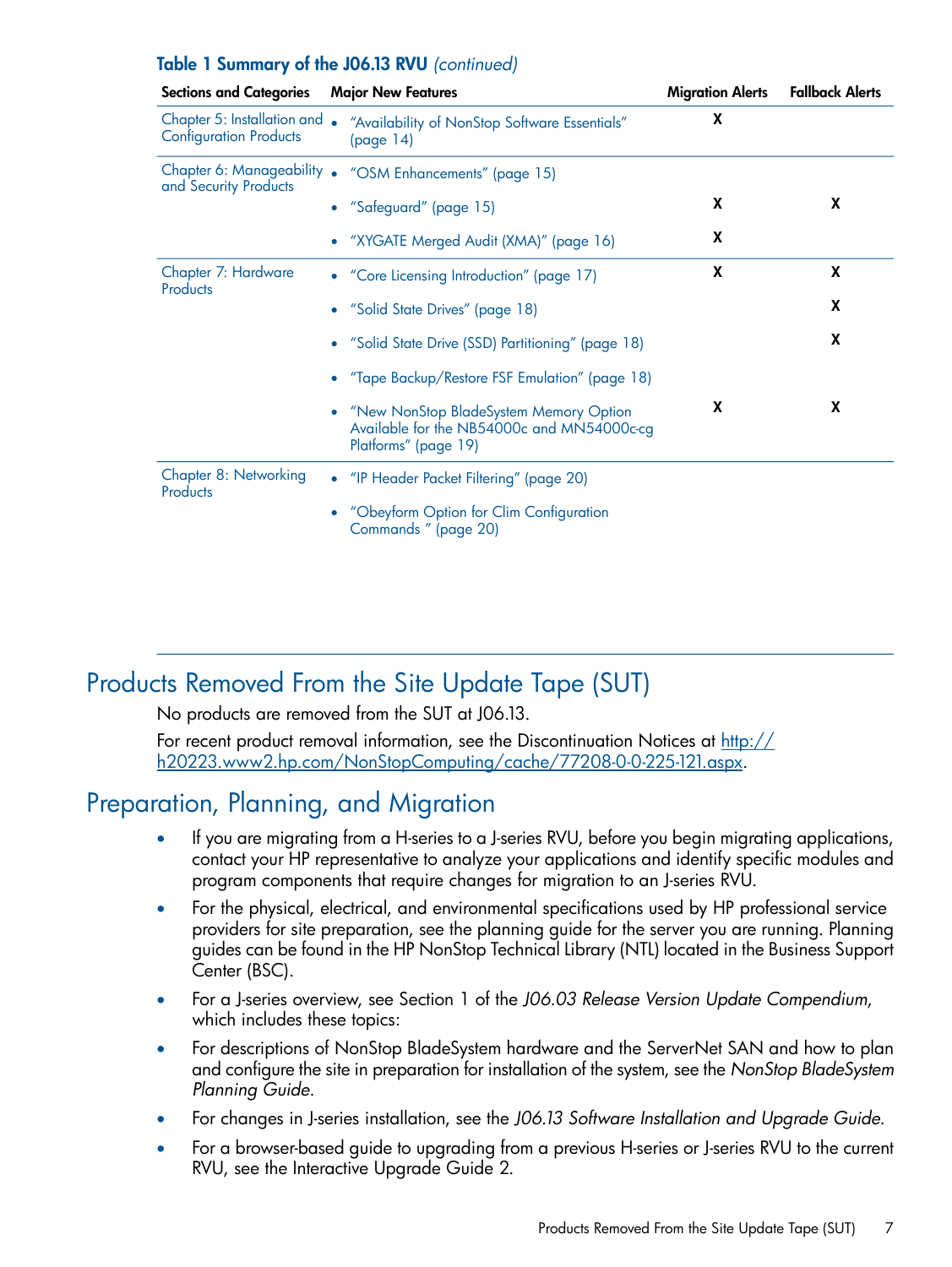- For the changes that are required to migrate a program from a H-series RVU to an J-series RVU, see the *H-Series Application Migration Guide*, which covers these migration paths:
	- Migrating G-series TNS programs to the TNS environment on an H-series RVU
	- Migrating G-series (TNS/R) native programs to the TNS/E native environment on an H-series or J-series RVU
- For compatibility and interoperability between the Integrity NonStop BladeSystems and the Integrity NonStop NS-series server, specific software product revisions (SPRs) are required. See the J-series overview page in the Interactive Upgrade Guide 2.
- For interoperability of SQL/MX releases between systems running G-series, H-series and those running J-series RVUs, see the *SQL/MX Database and Application Migration Guide*.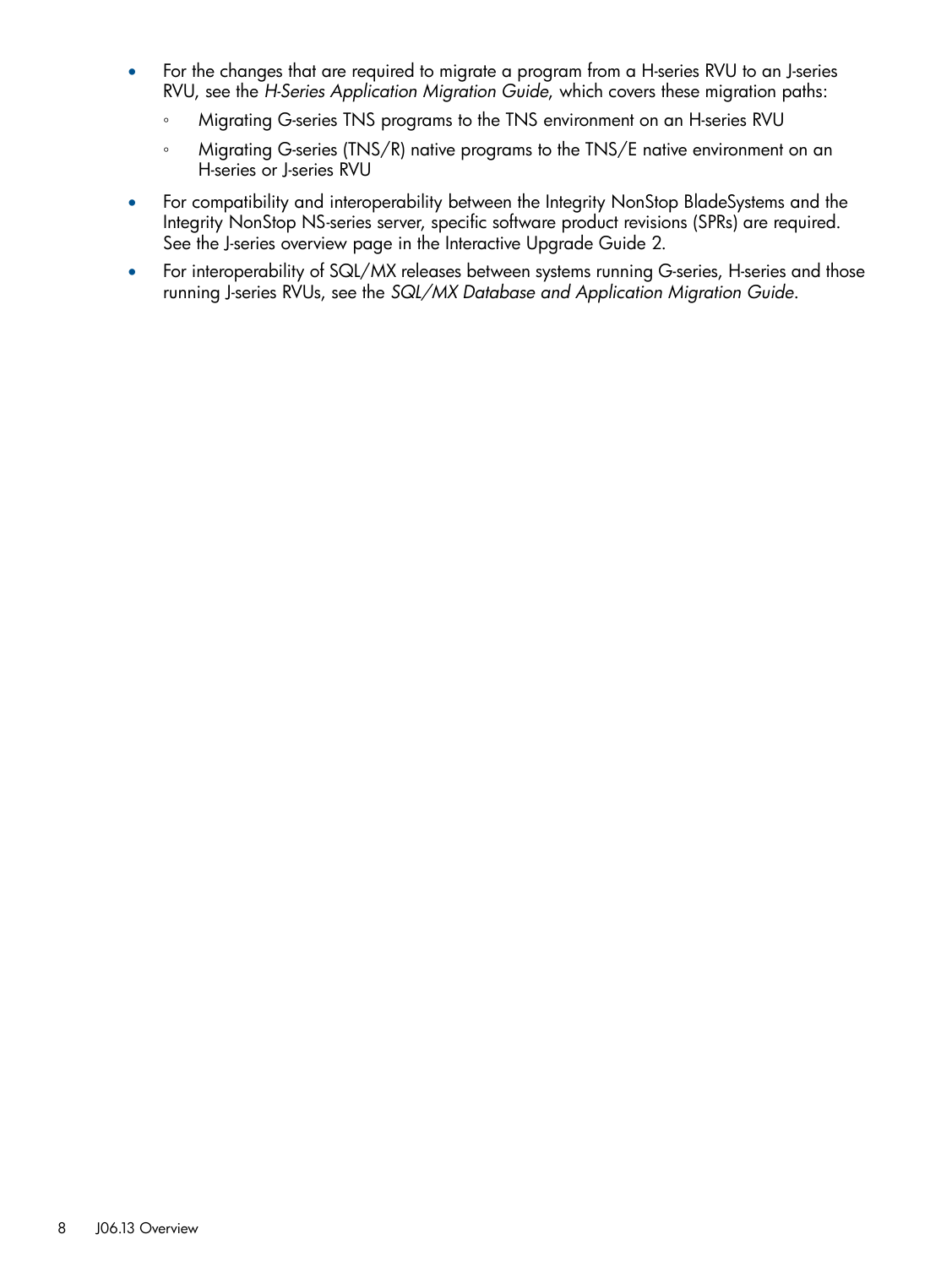## <span id="page-8-0"></span>2 Operating System

### <span id="page-8-1"></span>New TACL Parameter Allows You to Bind a Portmapper Process to a Single Subnet

This RVU introduces a new TACL parameter, PORTMAPˆBINDˆIP, which allows you to bind a portmapper process to a single subnet. To bind the process to a single subnet instead of the default, INADDR\_ANY, set the TACL PORTMAPˆBINDˆIP parameter to an IP address before you start the portmapper process. The IP address must be an IPv4 address in dotted-decimal format. For example, to bind the portmapper to IP address 192.168.10.10, enter this TACL command before you start the portmapper process:

#### **PARAM PORTMAPˆBINDˆIP 192.168.10.10**

<span id="page-8-2"></span>For more information about the portmapper process, see the portmap(8) reference page, either online or in the *Open System Services Shell and Utilities Reference Manual*.

#### Migration Considerations

<span id="page-8-3"></span>None.

#### Fallback Considerations

<span id="page-8-4"></span>None.

### 64-Bit Support in OSS and Guardian

The HP NonStop J06.13 RVU offers several features to enable the full power of 64-bit computing. This RVU also includes the native C/C++ compilers, linker, and debuggers to help you transition from 32-bit applications to 64-bit OSS applications.

NonStop TNS/E systems running J06.13 or later H-series RVUs support the following new features:

- Creation of 64-bit Open System Services processes
- Access to 64-bit memory from these processes:
	- 64-bit OSS processes
	- 32-bit OSS processes
	- Native Guardian processes

<span id="page-8-6"></span><span id="page-8-5"></span>For more information about 64-bit support in OSS and Guardian, see the *Open System Services Programmer's Guide* in the NonStop Technical Library.

#### Migration Considerations

None. Existing 32-bit applications can coexist with 64-bit applications and run on the same processor without modification.

#### Fallback Considerations

If no new 64-bit features were used after migrating from a preceding release to J06.13, there will be no fallback impact and no application changes are required.

If 64-bit features were used in J06.13 and then a fallback to a preceding release occurs, one of the following is required:

- Applications that were built using the LP64 data model must be rebuilt using the ILP32 data model.
- The previous 32-bit binaries must be used.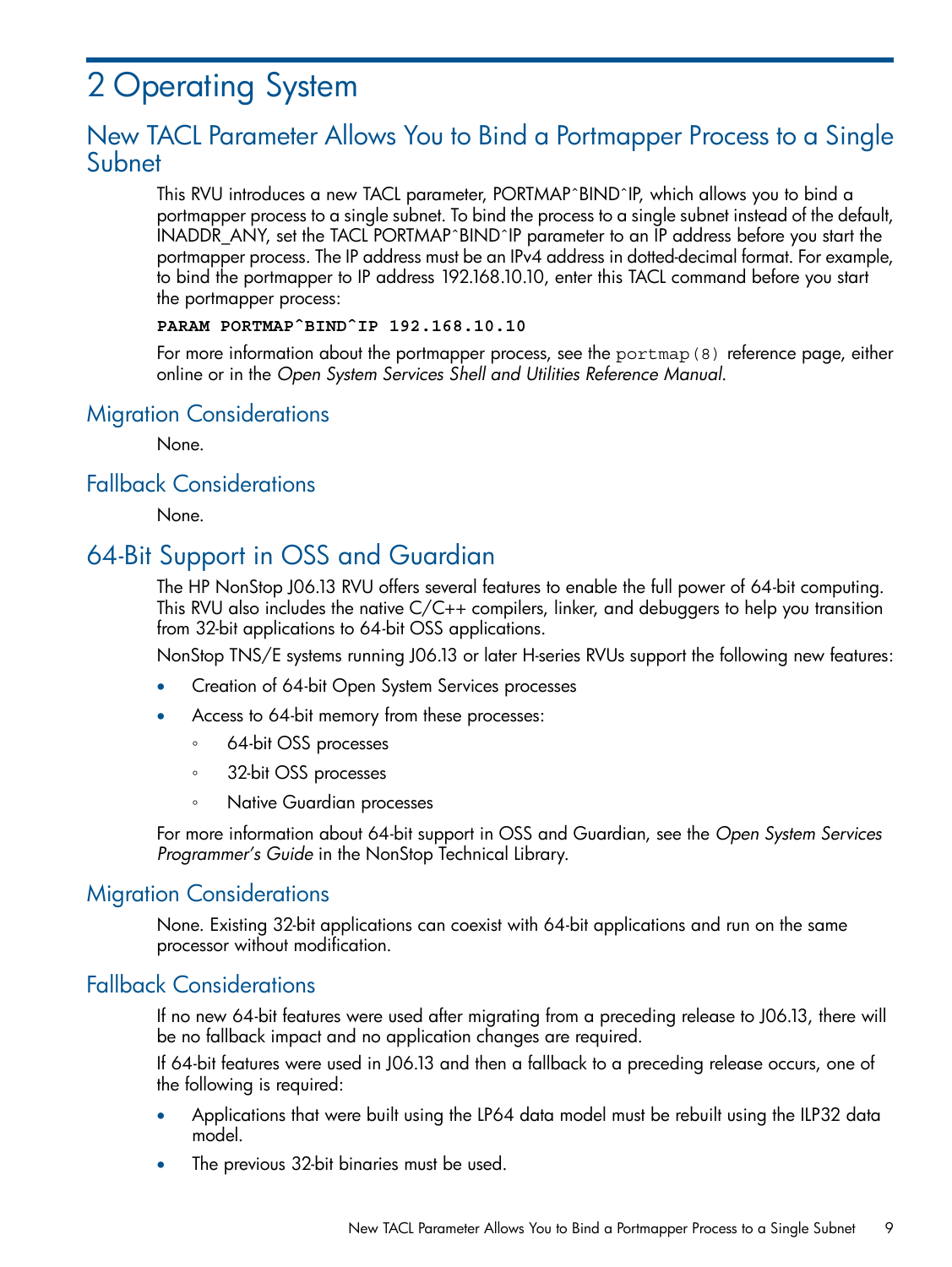NOTE: HP recommends that you use DSM/SCM or NonStop Software Essentials to manage your Open System Services files. The default for the **Manage OSS Files** option in the DSM/SCM planner interface and NonStop Software Essentials is selected for J-series Release Version Updates (RVUs). If you use DSM/SCM or NonStop Software Essentials with the Manage OSS Files option selected, you do not need to perform any additional steps when upgrading to a new RVU or when falling back to a previous RVU.

However, if you clear the **Manage OSS Files** option in the DSM/SCM planner interface or NonStop Software Essentials, and you do not follow the additional steps described in the *Open System Services Management and Operations Guide* when falling back to an RVU earlier than J06.13, Open System Services utilities and objects may fail in unpredictable ways.

### <span id="page-9-0"></span>New ls Utility Flag Displays Additional Information About Guardian Disk Files

The Open System Services ls utility includes a new flag, –W gfinfo, that displays additional information about Guardian disk files. When you use the ls –W gfinfo command and specify a Guardian disk file, the file type, file code, last open time, modification time, create time, permission, format, primary extents, secondary extents, and Safeguard status attributes are displayed. If you specify a Guardian subvolume, this information is displayed for all disk files in the subvolume.

<span id="page-9-1"></span>For more information about the ls utility, see the ls(1) reference page, either online or in the *Open System Services Shell and Utilities Reference Manual*.

#### Migration Considerations

<span id="page-9-2"></span>None.

Fallback Considerations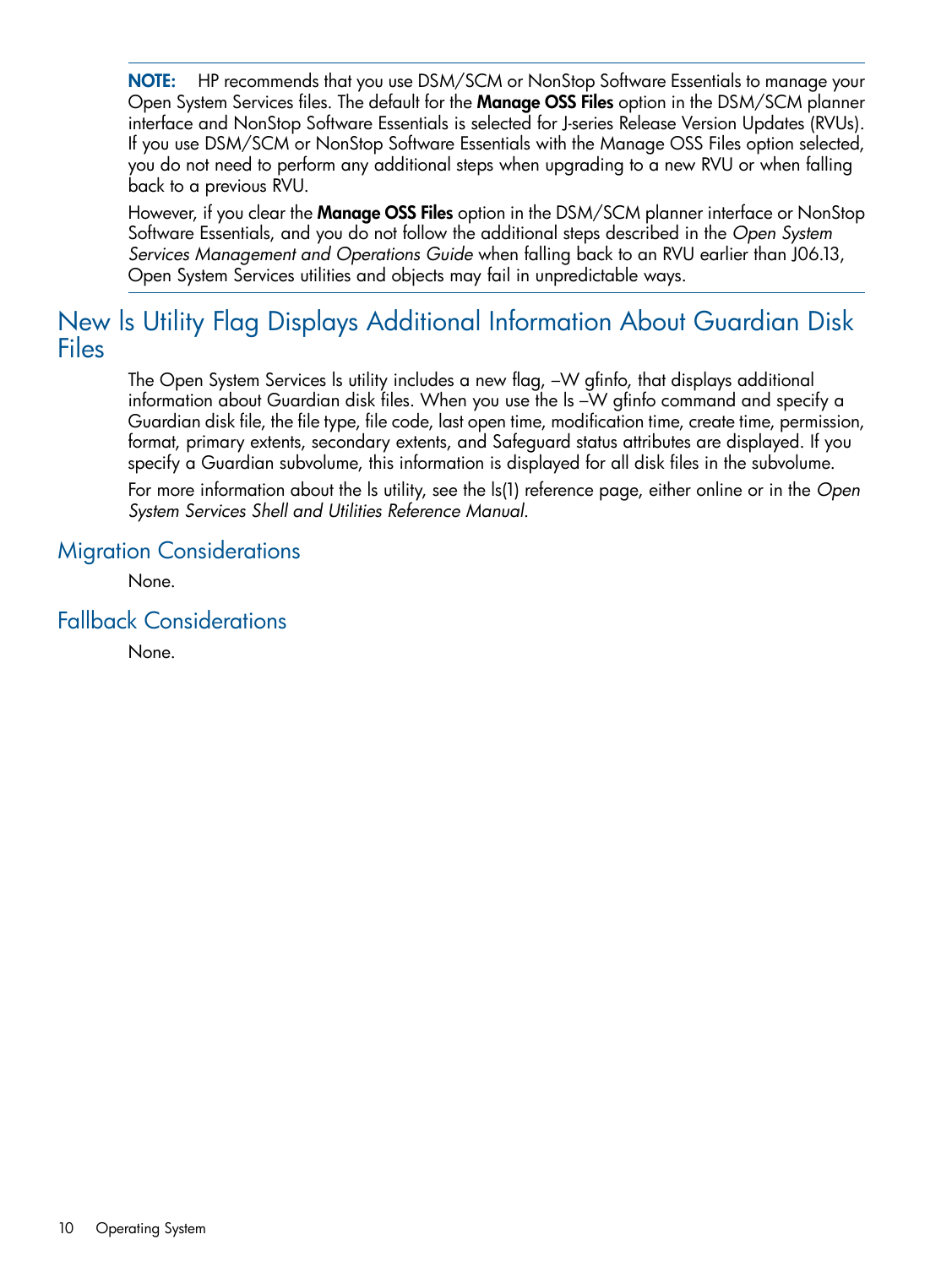## <span id="page-10-0"></span>3 Application Development Products

### TS/MP 2.5

<span id="page-10-1"></span>TS/MP 2.5 is the latest ACS based TS/MP release with the following features:

- Faster release of dynamic server links.
- Limited support for Pathway domains across nodes.
- Faster server shutdown and restart by reducing the server process cleanup time.
- Improved CPU utilization and load-balancing after a CPU reload.
- Support for large Pathsend dialog messages.
- Umask support for OSS servers.
- Single SPI command to get serverclass name for a server process.
- Wildcard support for SCF STATS DETAIL command.
- Change of ACS event # 1006 from fatal to warning.
- <span id="page-10-2"></span>PATHMON to be delivered with HIGHPIN ON.
- New API GETTSMPVERSION introduced.

#### Migration Considerations

<span id="page-10-3"></span>Users upgrading from TS/MP 2.0 to TS/MP 2.5 need to follow the migration considerations described in the *TS/MP 2.5 Release Supplement*. Pathways need to be cold started after installation of TS/MP 2.5.

#### Fallback Considerations

<span id="page-10-4"></span>If the users have changed their application program to use TS/MP 2.5 features, then they need to revert to their earlier application program versions. This also applies to any Pathway configuration changes that the users may have made. Users should save their old PATHCTL (Pathway Configuration) file and use it with their earlier TS/MP SPRs. Or, if they maintain their Pathway configuration in an 'obey' file, they can simply revert back any changes to this 'obey' file made for TS/MP 2.5, and obey it with their earlier TS/MP SPRs to generate the PATHCTL file again.

### TS/MP 2.5 Support in Pthreads

The following features are supported in the latest Pthread libraries (SPT/PUT) for TS/MP 2.5 release:

- Support for context sensitive large Pathsend dialog messages up to 2 MB.
- <span id="page-10-5"></span>• New APIs introduced are – SPT\_SERVERCLASS\_DIALOG\_BEGINL\_ and SPT\_SERVERCLASS\_DIALOG\_SENDL\_ for SPT library and PUT\_SERVERCLASS\_DIALOG\_BEGINL\_ and PUT\_SERVERCLASS\_DIALOG\_SENDL\_ for PUT library.

#### Migration Considerations

<span id="page-10-6"></span>Users need to upgrade their system to TS/MP 2.5 and pathways need to be cold started after installation of TS/MP 2.5 to make use of the above Pthreads context-sensitive large Pathsend dialog based APIs in their application.

#### Fallback Considerations

Users need to revert to their earlier application program versions.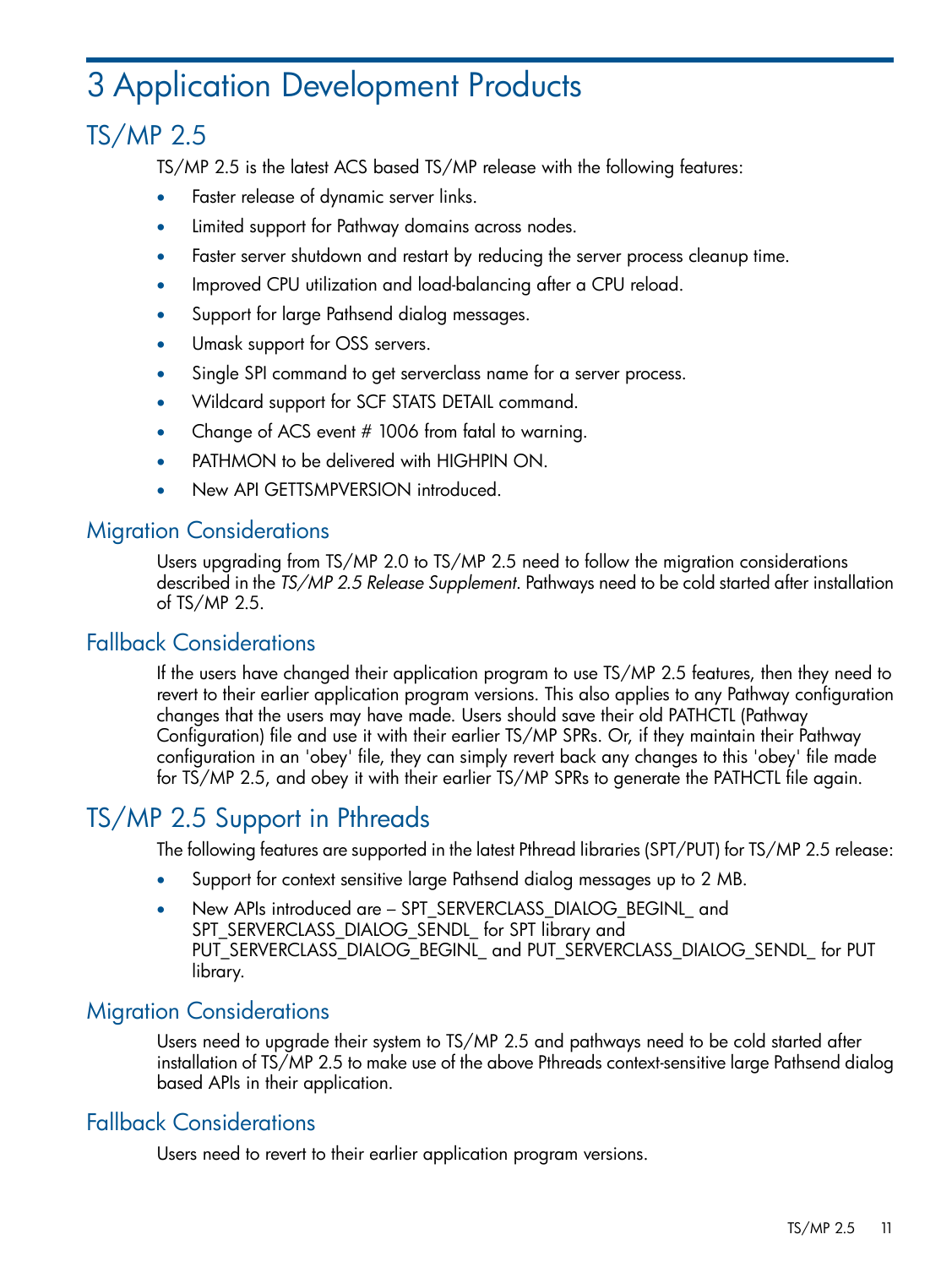### TS/MP 2.5 Support in JToolkit

<span id="page-11-0"></span>The following features are supported in NonStop Java JToolkit for TS/MP 2.5 release:

- Support for context sensitive large Pathsend dialog messages up to 2 MB.
- <span id="page-11-1"></span>• New class introduced is TsmpDialogWide in the package com.tandem.tsmp.

#### Migration Considerations

<span id="page-11-2"></span>Users need to upgrade their system to TS/MP 2.5 along with latest PThreads supporting TS/MP 2.5 to make use of the above context-sensitive large Pathsend dialog based communication in their application.

#### Fallback Considerations

Users need to revert to their earlier application program versions.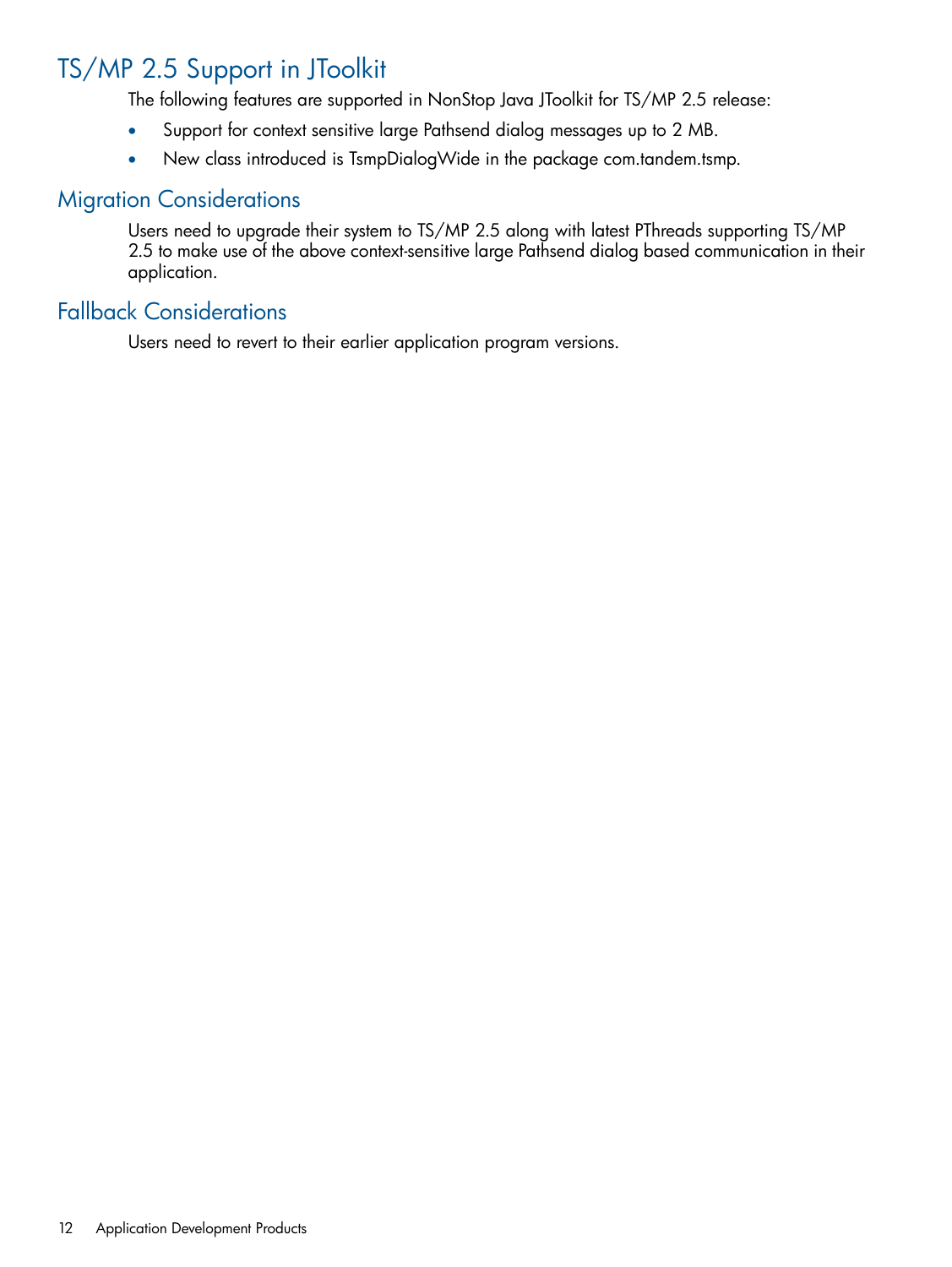## <span id="page-12-0"></span>Database and Transaction Processing Products

No new features in the J06.13 RVU.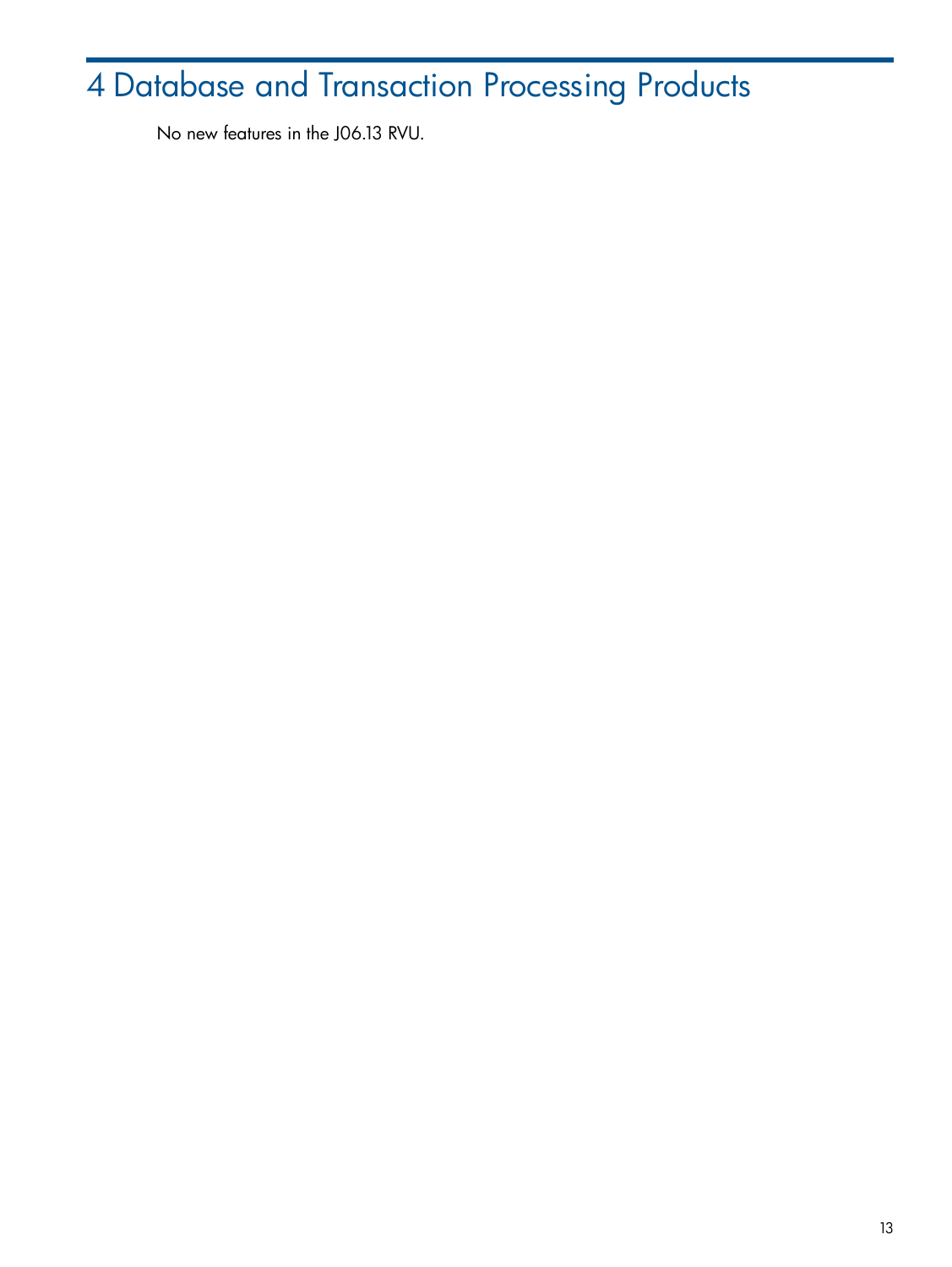## <span id="page-13-0"></span>5 Installation and Configuration Products

### Availability of NonStop Software Essentials

<span id="page-13-1"></span>The HP NonStop Software Essentials server component is now available on J06.13 and later SUTs. The NonStop Software Essentials client components for Windows and Linux can be installed from the HP Insight Control for NonStop DVD that ships along with the NonStop System Console Installer DVD.

NonStop Software Essentials is a software installation and management tool for all NonStop servers. It is an HP SIM (Systems Insight Manager) plug-in that uses DSM/SCM server software and provides a replacement for DSM/SCM Planner Interface functions as well as certain Host Maintenance Interface functions that is more secure, easier to use, and overcomes other shortcomings of DSM/SCM. For information on installing and configuring NonStop Software Essentials, see the *NonStop Software Essentials Installation and Quick Start Guide*.

#### <span id="page-13-2"></span>Migration Considerations

NonStop Software Essentials and DSM/SCM can co-exist on any console on which they are supported; you can use either product for NonStop software installation and management tasks. NonStop Software Essentials is required on consoles running Windows 2008 Server that will be used for NonStop software management, as the DSM/SCM Planner Interface is not supported on 64 bit consoles. For information on migrating to NonStop Software Essentials -- how to use NonStop Software Essentials instead of, or in conjunction with, DSM/SCM -- see the *NonStop Software Essentials Installation and Quick Start Guide*.

#### <span id="page-13-3"></span>Fallback Considerations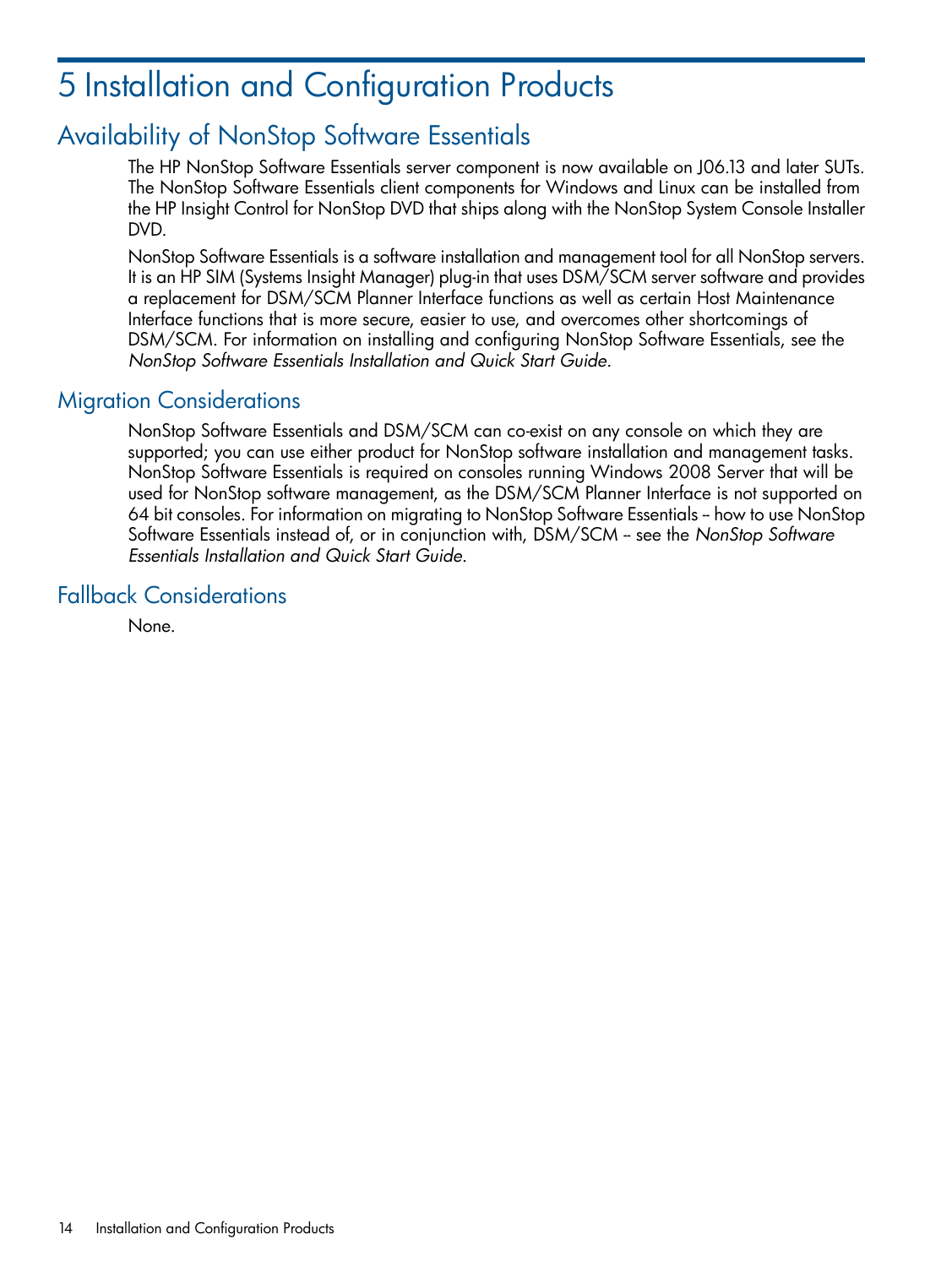## <span id="page-14-0"></span>6 Manageability and Security Products

### OSM Enhancements

<span id="page-14-1"></span>OSM Service Connection (T0682 H02 ACV) enhancements include:

- Support for Core Licensing on HP Integrity NonStop NB54000c and NB54000c-CG BladeSystems, including four new actions (including a guided procedure) on the System object, two new attributes on the Logical Processor object, and changes to the Save As System Load Configuration action on the Disk, Disk (Fibre Channel), and CLIM-Attached Disk objects.
- A new Prepare for Down System CLIM Firmware Update action on the CLIMs object, to be used in conjunction with the Down System CLIM Firmware Update Tool.
- Support for NonStop system consoles running Windows Server 2008.
- Support for IPv6 (in addition to previous support for IPv4) on the operations LAN. Network Address Translation (NAT) still is supported only on IPv4.
- Collect CLIM Logs action has been added to the individual CLIM object (previously available on only the CLIMs collection object).

OSM Console Tools (T0634 G06 ABB) enhancements include:

- New Down System CLIM Firmware Update Tool. It is used in conjunction with the Prepare for Down System CLIM Firmware Update action in the OSM Service Connection to provide a method for updating firmware/BIOS for CLuster I/O Module (CLIM) components during planned system down time.
- <span id="page-14-2"></span>• New NonStop Maintenance LAN DHCP DNS Configuration Wizard replaces the CLIM Boot Service Configuration Wizard. It can be used to configure the DHCP and DNS servers required for NonStop J-series systems and any NonStop systems with CLIMs attached. The wizard is also used to configure FTP, TFTP, and BOOTP servers. (BOOTP servers apply only to NonStop BladeSystems and NonStop NS2200 systems and make the Halted State Services (HSS) files available for processors to boot from.)

#### Migration Considerations

<span id="page-14-4"></span><span id="page-14-3"></span>None.

#### Fallback Considerations

None.

### **Sateguard**

Beginning with this RVU:

- A new security group, SECURITY-AUDITOR has been added. It designates a customer-defined list of users who are not SUPER.SUPER, record owner, or record owner's group manager but also need the ability to view the subject and group records. Users who are part of this group have read-only privileges for the subject and group records.
- The PASSWORD-MIN-QUALITY-REQUIRED attribute has been enhanced to be automatically set from 0 to 1, when any of the following password quality attributes are enabled:
	- PASSWORD-UPPERCASE-REQUIRED
	- PASSWORD-LOWERCASE-REQUIRED
	- PASSWORD-NUMERIC-REQUIRED
	- PASSWORD-SPECIALCHAR-REQUIRED
	- PASSWORD-ALPHA-REQUIRED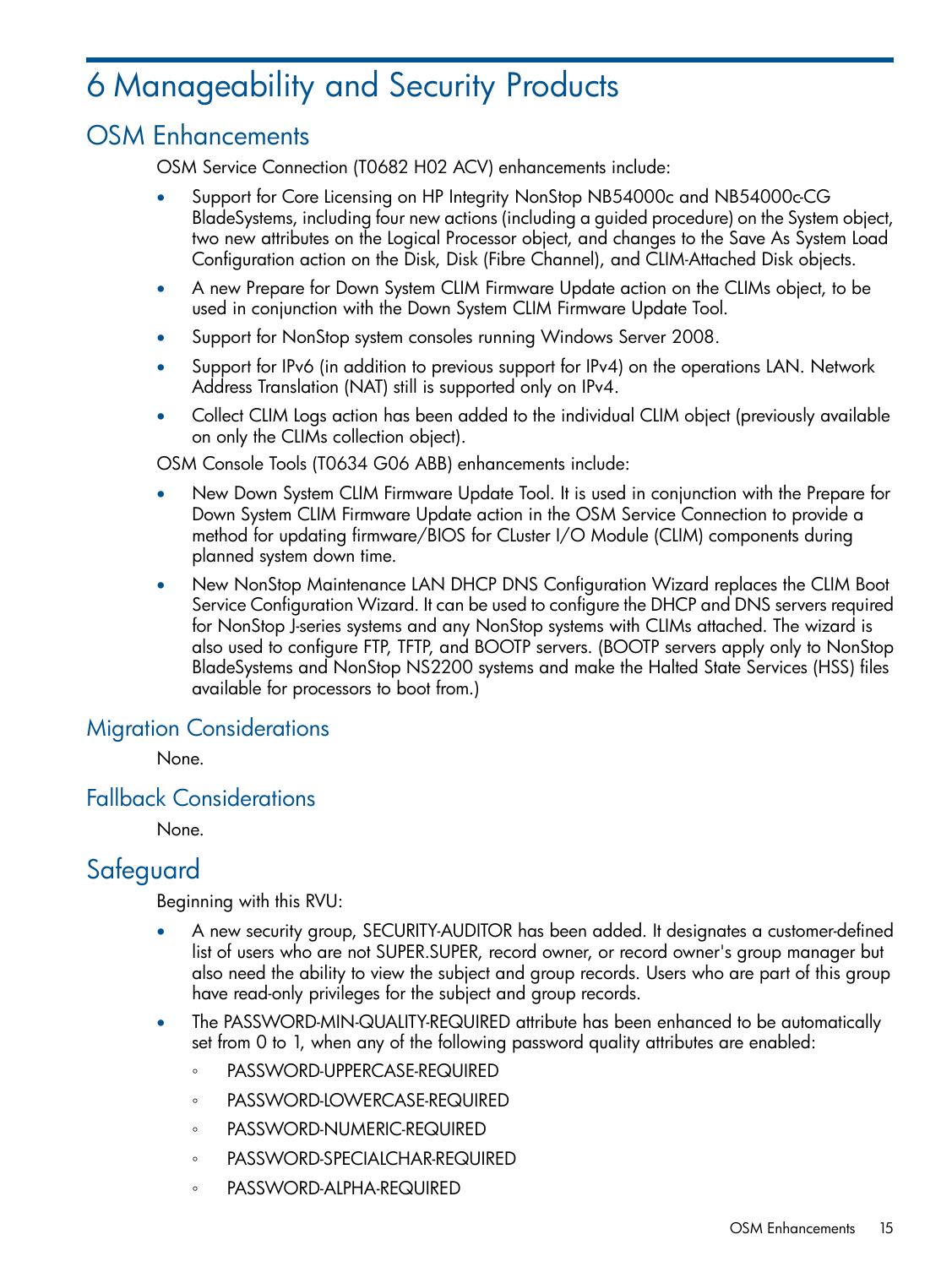- The OBJECTTYPE USER has been enhanced to be granted additional access permissions, namely, WRITE(W) and PURGE(P) in addition to the existing permissions CREATE(C) AND OWNER(O). Granting W permission to a user on the OBJECTTYPE USER access control list allows the user to modify any user's attributes, including passwords. Granting P permission to a user on the OBJECTTYPE USER access control list allows the user to delete any user on the system, including Super.Super. There is no change to the CREATE and OWNER permissions.
- The Safequard primary audit records will contain a blank SubjectProgramName field for events related to authorization requests originating from a remote system. For audit events generated by a local requestor, the SubjectProgramName will continue to contain the program file name of the requestor process.
- <span id="page-15-0"></span>• The authorization SEEP message interface is enhanced to include the CPU and PIN of unnamed requestor processes for process stop operations.

#### Migration Considerations

- When migrating from a pre-J06.13 RVU to the J06.13 RVU, if any of the password quality attributes is set to ON and PASSWORD-MIN-QUALITY-REQUIRED  $= 0$ , PASSWORD-MIN-QUALITY-REQUIRED will be automatically set to 1 after the migration.
- <span id="page-15-1"></span>• The SubjectProgramName field in the audit report will be blank for remote authorization requests.

#### Fallback Considerations

- After a fallback from the J06.13 to a pre-J06.13 RVU, Safeguard will not reset the value of the PASSWORD-MIN-QUALITY-REQUIRED attribute to zero even if all the other password quality attributes are disabled and re-enabled. The attribute value will remain unchanged.
- <span id="page-15-2"></span>After a fallback to a pre-J06.13 RVU, the new permissions W and P will be displayed in a SAFECOM INFO OBJECTTYPE USER command. However, the Safeguard software will ignore these permissions and not consider them while evaluating access to user records.

### XYGATE Merged Audit (XMA)

<span id="page-15-3"></span>XYGATE Merged Audit now supports the ArcSight ESM and ArcSight Logger products, the core components of the ArcSight Security Information and Event Management (SIEM) platform. As of J06.13, XYGATE Merged Audit users can now feed audit and security event data to these ArcSight products, allowing NonStop applications and subsystems to be represented at the enterprise level within the ArcSight SIEM solution. XYGATE Merged Audit supports events from EMS, Safeguard, the XYGATE suite, BASE24, and the Telco HLR application, among many others. These events are filtered and normalised by XMA, before being sent to the ArcSight SIEM. Usage of an external SIEM device such as ArcSight can assist customers in meeting certain regulations, such as PCI DSS. For a detailed explanation of the XYGATE Merged Audit functionality for ArcSight, please see the *XYGATE Merged Audit Reference Manual*.

#### Migration Considerations

<span id="page-15-4"></span>XYGATE Merged Audit users must install the ArcSight-specific log adapter into their XMA environment, via the TACL macro provided. A parser override must also be installed in the ArcSight environment – see the ArcSight documentation for more information.

#### Fallback Considerations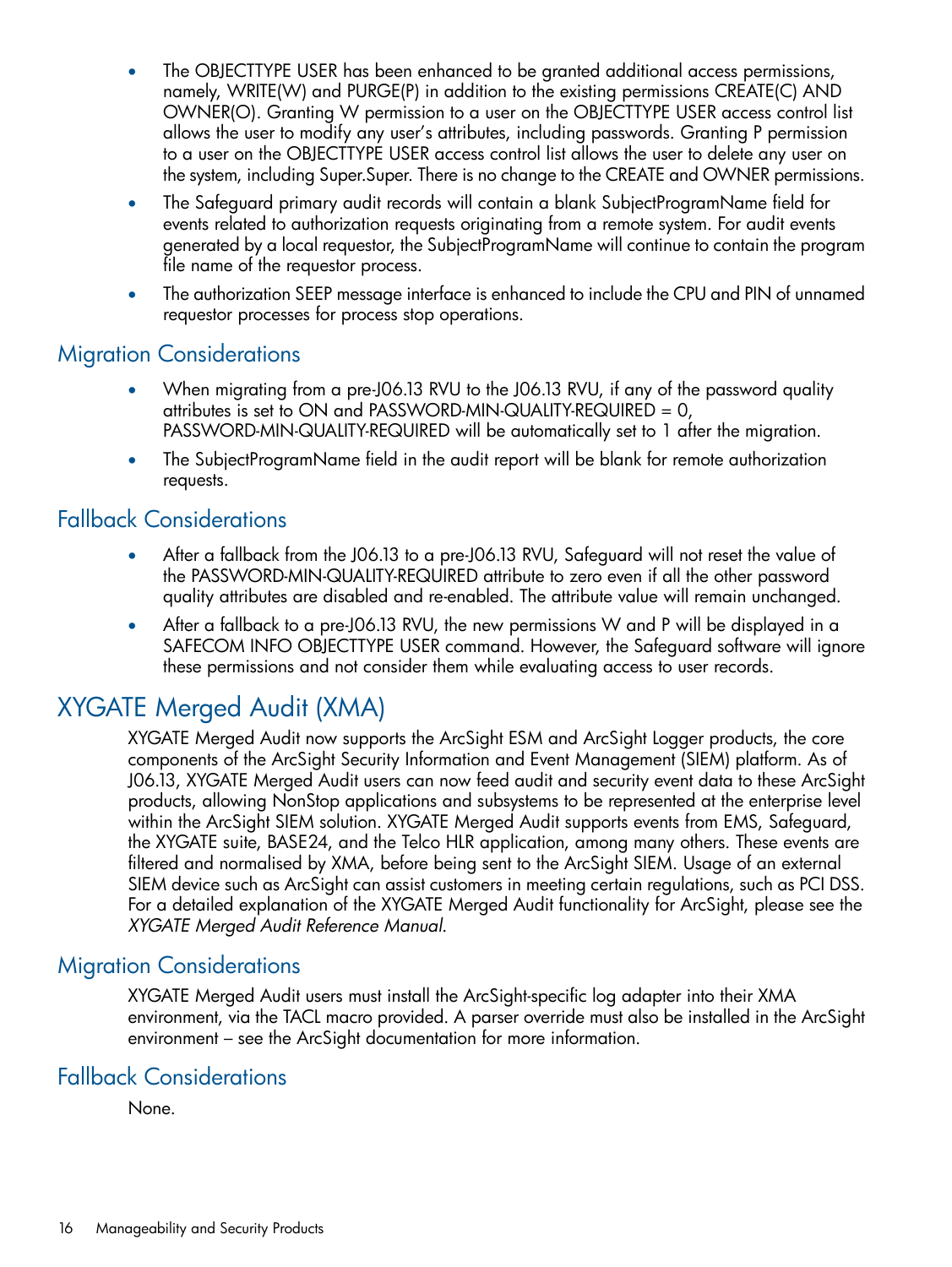## <span id="page-16-0"></span>7 Hardware Products

### Core Licensing Introduction

<span id="page-16-1"></span>As of J06.13 and later RVUs, HP is offering a new option for NonStop BladeSystems NB54000c and NB54000c-cg. This option called **core licensing** allows you to purchase the system with only 2 cores active in each processor rather than the current default of 4 cores. The 2-core system's software products will be priced at the same level as the software for NonStop BladeSystems NB50000c and NB50000c-cg.

This new offering comes with a special feature that allows customers who purchase a 2-core system to upgrade to 4-cores at anytime in the future, by purchasing a new core license. After installing this license on the system using the OSM Install Core License File guided procedure, the customer issues a command to upgrade the system to use all 4-cores. This type of upgrade does not require any hardware changes or application downtime.

#### Migration Considerations

This feature introduces a new core license mechanism which the NonStop Operating System reads starting with J06.13 and later RVUs on NB54000c and NB54000c-cg systems. These systems already have the core license file preinstalled by HP starting with J06.11 and later RVUs. In certain scenarios, your system may be impacted if the license file is damaged, missing, or is invalid. Scenarios to watch out for include:

- NB54000c or NB54000c-cg systems that added processors since the system was purchased may require a new core license file.
- NB50000c or NB50000c-cg systems that were migrated to NB54000c or NB54000c-cg systems at the customer's site may also require a core license file.

#### Verifying the Core License on Down-Rev RVUs

A new tool has been created to verify that the core license is correct prior to migrating your NB54000c or NB54000c-cg system to J06.13. This tool, called the **Core License Validation tool** or CLICVAL ensures your license file is valid.

To obtain the CLICVAL tool and instructions for its use, send an email to *[license.manager@hp.com](mailto:license.manager@hp.com)* requesting the tool, which will be emailed to you. CLICVAL is also available on the J06.13 SUT as part of the T9050 product.

After migrating to J06.13, HP recommends that you use the OSM action, **Read Core License** to verify that the core license is valid.

For more information, refer to the *NonStop BladeSystem Planning Guide* or the *TACL Reference Manual*.

#### Fallback Considerations

You can fall back to a previous RVU supported for your hardware platform.

#### Where to Find More Information

For more information about core licenses and preparing your system for migration in various scenarios, refer to:

- *NonStop BladeSystem Planning Guide*
- *J06.13 Software Installation and Interactive Upgrade Guide*
- OSM Install Core License File guided procedure online help
- *Replacing a FRU in a Nonstop BladeSystem NB54000c or NB54000c-cg Server Blade or Adding Memory or Server Blade* service procedure (if memory or processors are being added)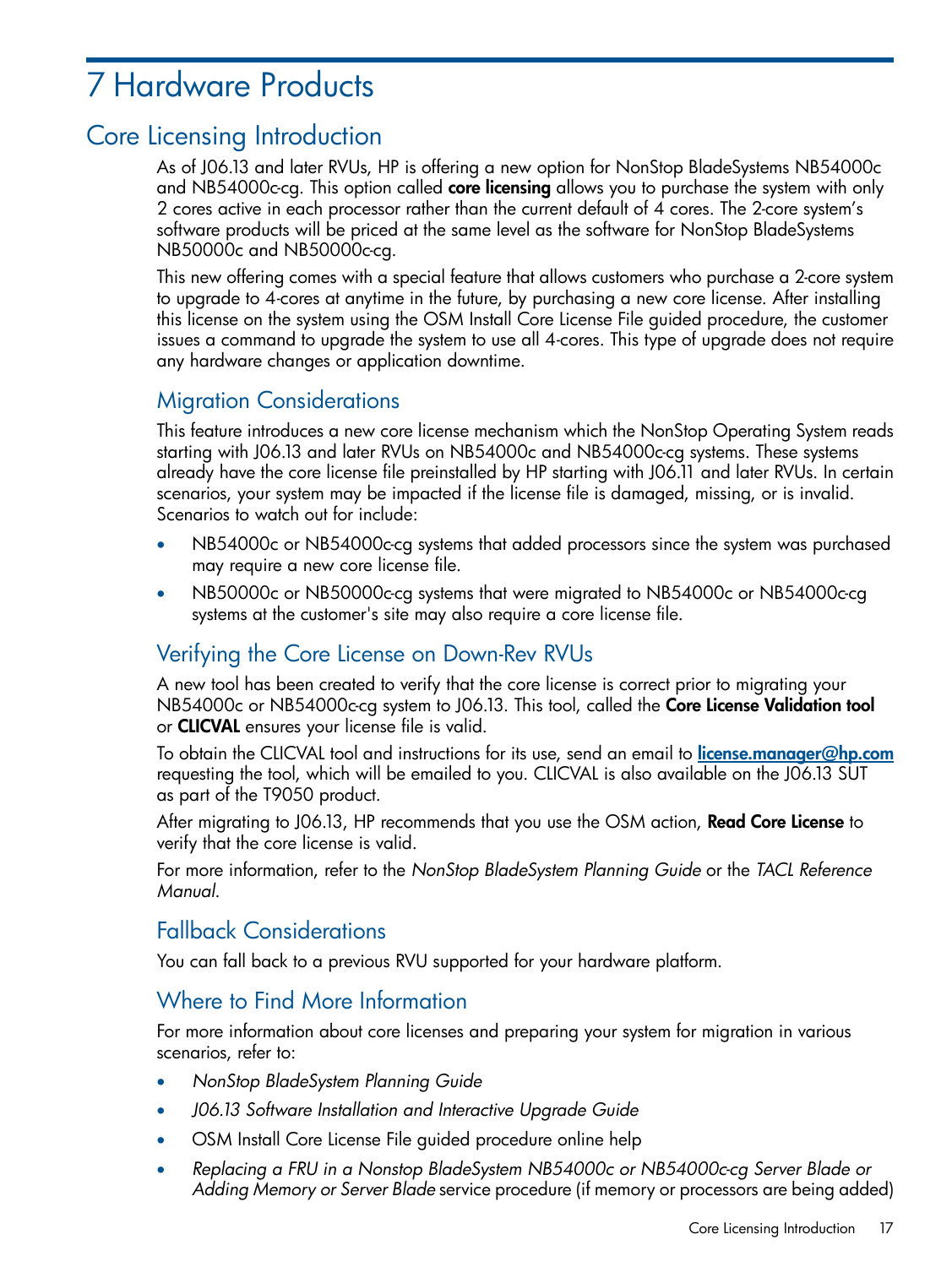- *NonStop Operations Guide for H-Series or J-Series RVUs*
- <span id="page-17-0"></span>• *Migrating from NB50000c to NB54000c or NB54000c to NB54000c-cg* service procedure

#### Solid State Drives

In addition to hard disk drives (HDDs), current SAS disk enclosures that connect to DL380 G6 Storage CLIMs can accomodate solid state drives (SSDs). HDDs and SSDs can co-exist in SAS disk enclosures that support them, with some limitations.

SSDs require the J06.13 or later J-series RVU.

<span id="page-17-1"></span>For more information, refer to the planning guide for your system.

#### Migration Considerations

<span id="page-17-2"></span>None.

#### Fallback Considerations

<span id="page-17-3"></span>See the Planning Guide for your system for information about CLIMs and storage devices. SSDs require the J06.13 or later J-series RVU. If you must fall back to an earlier RVU, you cannot use SSDs.

### Solid State Drive (SSD) Partitioning

Disk partitioning is now supported on (SDDs) that connect to DL380 G6 Storage CLIMs. SDD partitioning is enabled on a per-SDD basis.

<span id="page-17-4"></span>Disk partitioning requires the J06.13 or later J-series RVU.

<span id="page-17-5"></span>For more information, refer to the planning guide for your system and the *SCF Reference Manual for the Storage Subsystem*.

#### Migration Considerations

None.

#### Fallback Considerations

<span id="page-17-6"></span>See the planning guide for your system for information about the CLIMs and storage devices. Disk partitioning requires the J06.13 or later J-series RVU. If you must fall back to an earlier RVU, you cannot partition SSDs.

### Tape Backup/Restore FSF Emulation

The EmulateFSF emulator is a new feature for restore operations. EMULATEFSF emulates a File Space Forward SCSI operation. This option is meant to allow faster partial restores or LISTONLY restores on specific tape drives where the tape firmware is apparently slower in doing the same operation.

Guidelines for using EMULATEFSF are:

- The usage of EMULATEFSF is meant only for M8501 and M8502 models of LTO-3 Tape drives and should not be used with any other drives. Virtual and other physical tape drives may not show any performance improvement for restore operations and may in fact be slower with this option.
- It is advised to use the EMULATEFSF option in a non-CLIM setup only, as a CLIM-based setup would slow down the performance.
- The file-mode options that are meaningful with the EMULATEFSF option is LISTONLY.
- Using EMULATEFSF speeds up LISTONLY and PARTIAL in some specific types of physical Tape drives such as the M8501 and M8502 models of LTO-3 tape drives.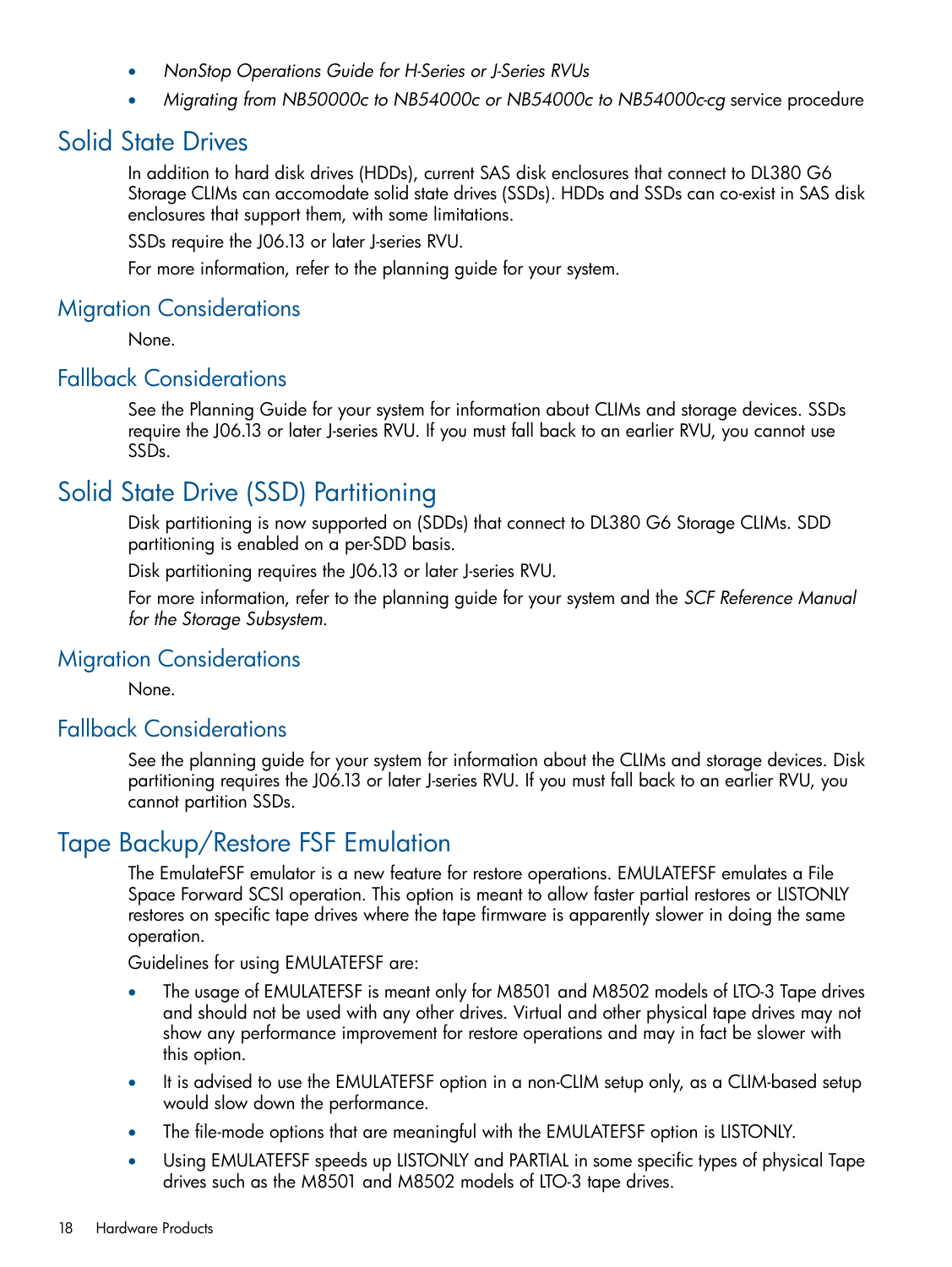- You cannot use the EMULATEFSF option with the VOLUMEMODE restore option.
- The option is known to work best with small files, less than 3 MB file size, in a reasonably small sized backup image.

<span id="page-18-0"></span>With very large average file sizes of about 30 MB and a huge total backup size greater than 19 GB, EMULATEFSF would have negative performance impact.

#### Migration Considerations

<span id="page-18-1"></span>None.

#### Fallback Considerations

<span id="page-18-2"></span>None.

### New NonStop BladeSystem Memory Option Available for the NB54000c and MN54000c-cg Platforms

For the J06.13 RVU, the NonStop NB54000c and NB54000c-cg platforms will support a new server blade that has a memory configuration of 64 GB. Previous server blade configurations supported in the J06.11 and J06.12 RVUs of 16, 24, 32, and 48 GB will continue to be available in J06.13.

<span id="page-18-3"></span>Although the 64 GB memory configuration uses a different memory DIMM size than the smaller memory configurations, all NB54000c and NB54000c-cg server blades with less than 64 GB of memory can be upgraded to 64 GB of memory. For instructions on upgrading a server blade to the 64 GB memory confirmation, have your service provider refer to the latest version of the *Replacing a FRU in a NonStop BladeSystem NB54000c or NB54000c-cg Server Blade or Adding Memory or a Server Blade* service procedure.

#### Migration Considerations

<span id="page-18-4"></span>A server blade with 64 GB memory is supported only in J06.13 and later RVUs. The system must first be upgraded to a J06.13 or later RVU before upgrading any server blade to 64 GB of memory or adding a server blade with 64 GB of memory.

#### Fallback Considerations

Before falling back to J06.11 or J06.12, all blades in the system with a 64 GB memory configuration must first be downgraded to one of the memory configurations supported by the earlier RVUs.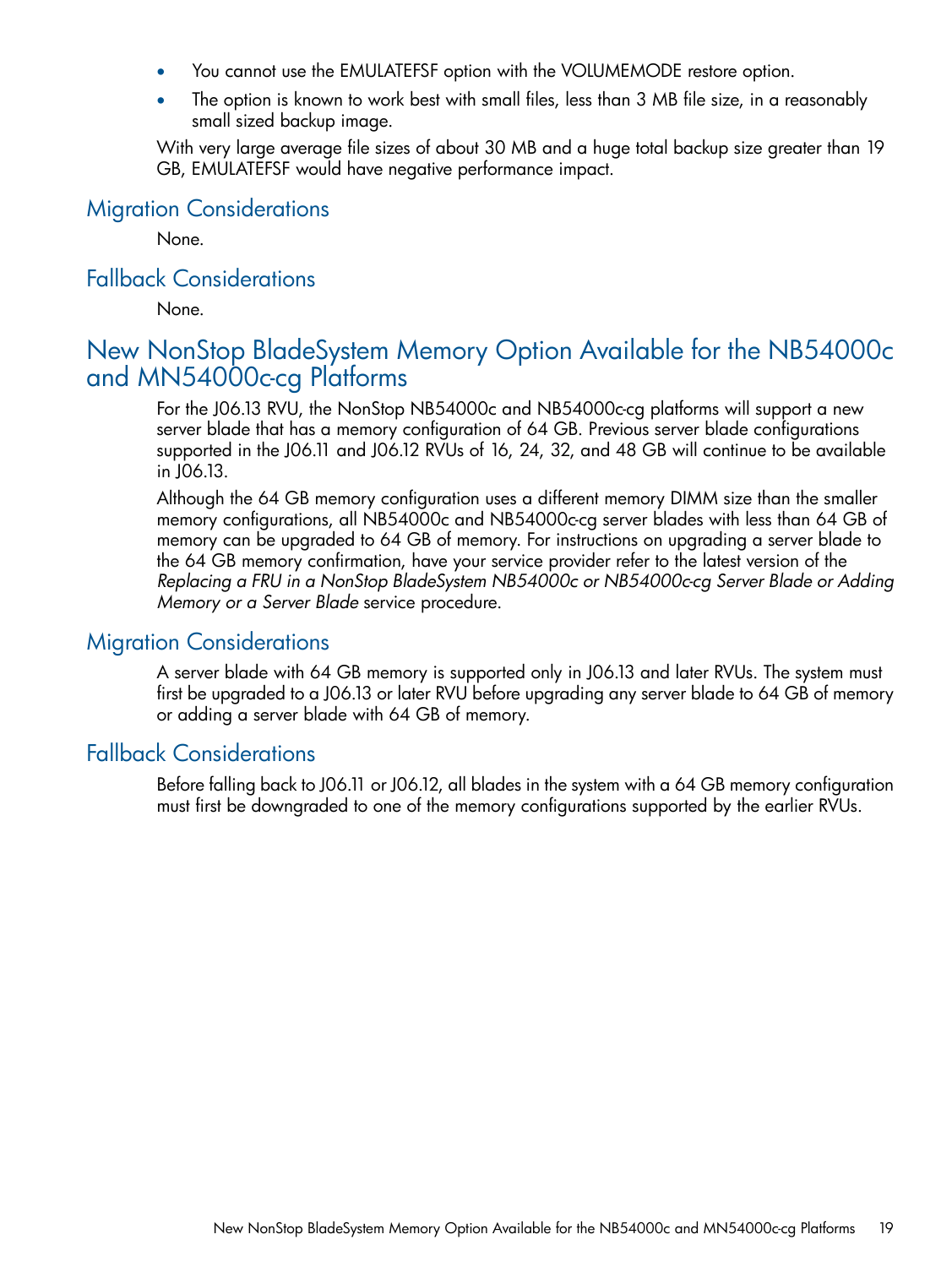## <span id="page-19-0"></span>8 Networking Products

### IP Header Packet Filtering

<span id="page-19-2"></span><span id="page-19-1"></span>Enables configuration support for packet filtering and processing based on examination of the fields in the IP header, as well as the TCP or UDP header. This forms the basis of a packet-filtering firewall and provides the ability to perform more sophisticated processing.

#### Migration Considerations

<span id="page-19-3"></span>None.

#### Fallback Considerations

<span id="page-19-4"></span>None.

### Obeyform Option for Clim Configuration Commands

Obeyform generates user configurations of a CLIM in add command(s) format. Support for the –obeyform option has been added to the following Climconfig commands (man pages).

- climconfig.all
- climconfig.arp
- climconfig.bondmode
- climconfig.climiptables
- climconfig.failover
- climconfig.interface
- climconfig.psk
- climconfig.remote
- climconfig.route
- climconfig.sa
- climconfig.snmp
- <span id="page-19-5"></span>• climconfig.sp
- climconfig.sysctl
- <span id="page-19-6"></span>• climconfig.tunnel

#### Migration Considerations

None.

#### Fallback Considerations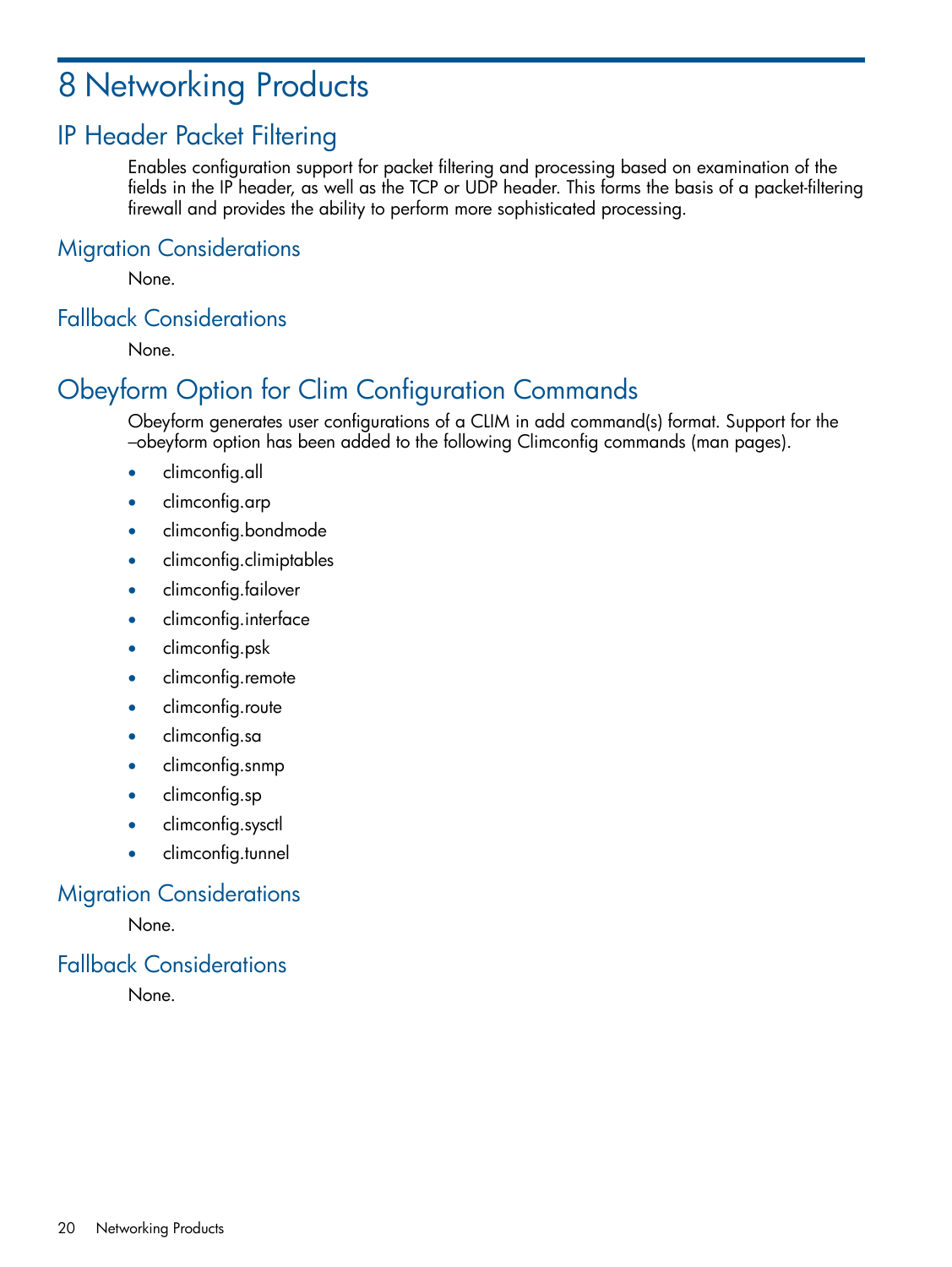## <span id="page-20-0"></span>A Sources for Migration Assistance and Information

This appendix describes the assistance HP provides when problems arise during the migration and testing process. HP also provides services that can help you develop a migration plan and implement migration tasks. Most migration and release documentation is available through the HP NonStop Technical Library (NTL).

This appendix includes information about these sources for migration assistance and information:

- ["ExpressNotice"](#page-20-1)
- ["Information](#page-20-2) on the Site Update Tape (SUT)"
- "Scout for [NonStop](#page-20-3) Servers"
- <span id="page-20-1"></span>• "Global NonStop Solution Center [\(GNSC\)"](#page-21-0)
- ["NonStop](#page-21-1) Technical Library (NTL)"

#### **ExpressNotice**

ExpressNotice is an automated information delivery system that proactively sends information pertinent to your installed products and software RVU whenever there are any issues or changes. (ExpressNotice generates notices only for supported RVUs.) Use ExpressNotice to customize your information notification needs interactively online. You can access ExpressNotice through the HP NonStop eServices Portal at <https://onepoint.nonstop.compaq.com/buildpage.asp>.

ExpressNotice message types include:

- Software Revision Notifications summarize the content and impact of newly released, generally available time-critical fix software product revisions (SPRs).
- Hotstuff messages alert you to product problems that might have particularly serious consequences. The three types of Hotstuff messages are general, Outage Prevention Notifications (OPNs), and Software Recall/Withdrawal.
- Support Notes (SUPNOTES) provide information of a more routine nature than that provided in Hotstuff messages.

<span id="page-20-2"></span>ExpressNotice messages are also available through Scout for NonStop Servers (see page [21\)](#page-20-3) and through NTL.

You can ask the Global NonStop Solution Center (GNSC) for the *ExpressNotice User's Guide*. You can also contact the ExpressNotice Help Desk by e-mail at **[express.notice@hp.com](mailto:express.notice@hp.com)**.

#### Information on the Site Update Tape (SUT)

<span id="page-20-3"></span>Content file

Contains a list of the product versions and software product revisions (SPRs) that are included on the site update tape (SUT).

• README

Contains information that was not yet available when the manuals or softdocs were published.

#### Scout for NonStop Servers

Scout for NonStop Servers is a Web-based SPR analysis and delivery tool available through Electronic Support Services. You can access Scout through the HP NonStop eServices Portal at [https://onepoint.nonstop.compaq.com/buildpage.asp.](https://onepoint.nonstop.compaq.com/buildpage.asp) Online help for using Scout is available on the Scout Web site.